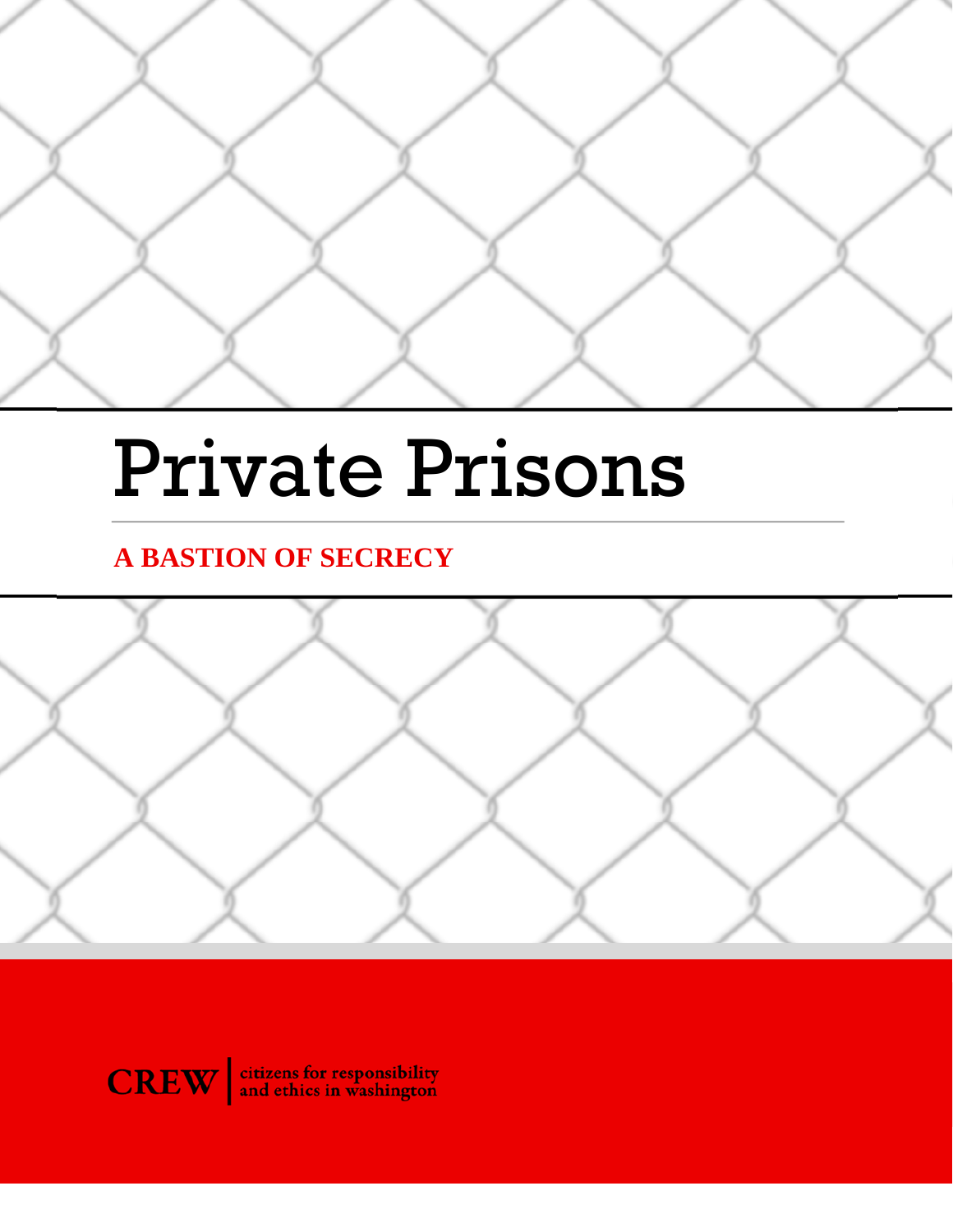# **Introduction**

 With ever increasing frequency, the federal government has been contracting out functions and responsibilities previously performed exclusively by the government. This trend has swept in the criminal justice system; correctional institutions, once operated wholly by federal, state, and local governments, increasingly are under the control of private companies. As a result, a large minority of prisoners currently are housed at these privately run institutions. Of the 1.57 million prisoners held in state and federal prisons as of December 31, 2012, 137,220 were housed at private correctional institutions.<sup>1</sup> Overall, the percentage of the U.S. prison population housed in private institutions increased from 8.2 percent in 2011, to 8.7 percent in 2012.<sup>2</sup> More than seven percent of the state prison populations and 18 percent of the federal prison populations were incarcerated in private facilities as of December 31, 2012.<sup>3</sup>

 Privatizing entities once under exclusive governmental control has eliminated a key component of public accountability -- access to information that explains how the prisons are being run, at what cost, and the extent to which they are engaging in abuses that deprive prisoners of their basic civil liberties. This report examines the impact of privatizing prisons on transparency and accountability, and proposes a variety of solutions to address this growing problem.

<sup>&</sup>lt;sup>1</sup> U.S. Department of Justice, Bureau of Justice Statistics, *Prisoners in 2012*, Bulletin NCJ 243920, December 2013, *available at* http://www.bjs.gov/content/pub/pdf/p12tar9112.pdf.

<sup>2</sup> *Id.*

<sup>3</sup> *Id.*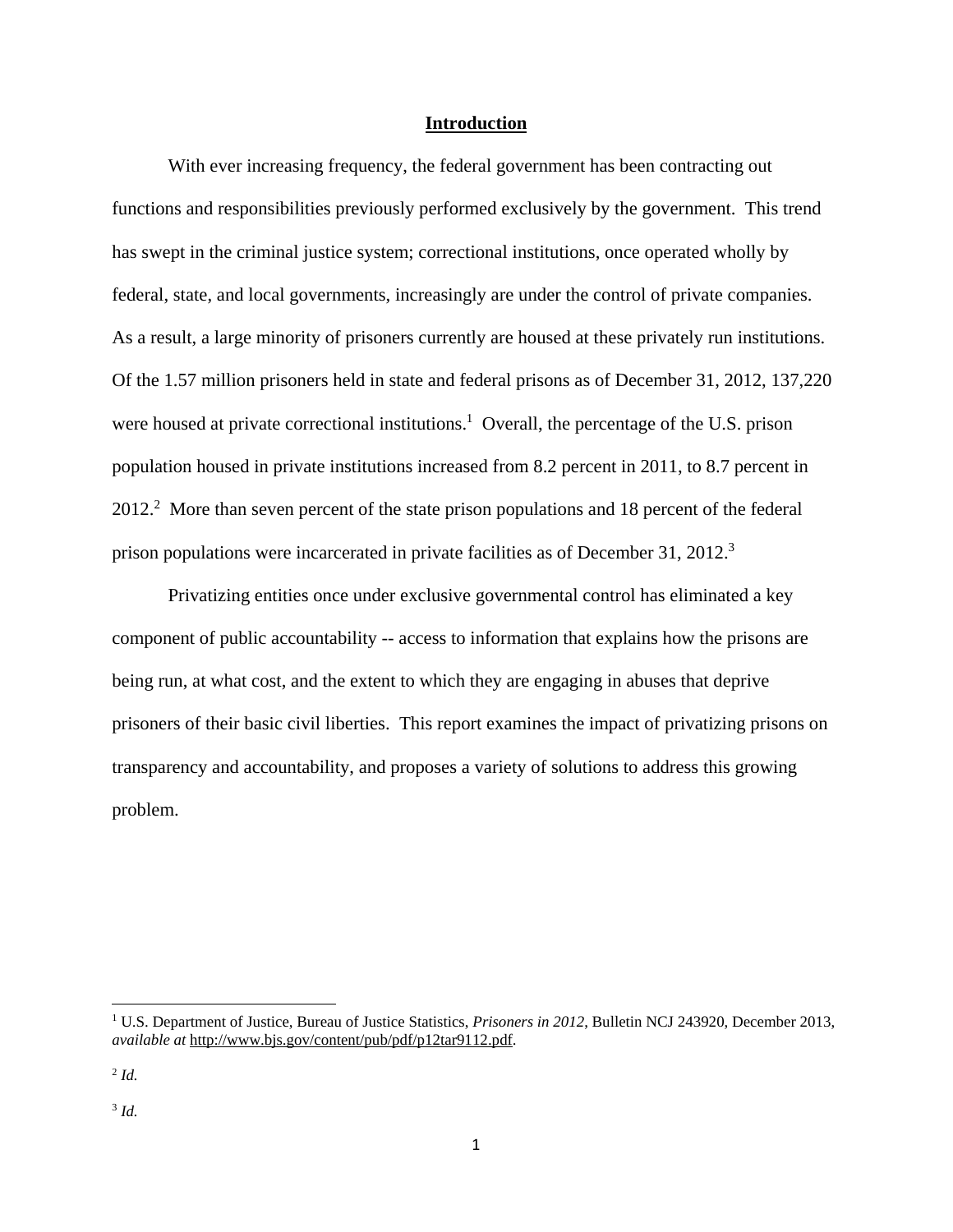#### **Private Versus Public Prisons – What Are The Differences?**

Public prisons are government run institutions and, as such, are subject to the laws of the jurisdiction in which they are located. Under this structure, problems in such prisons can be addressed by the responsible governmental entity. Records pertaining to federal correctional institutions are maintained by the Bureau of Prisons ("BOP"), a component of the U.S. Department of Justice ("DOJ"), as well as Immigration and Customs Enforcement ("ICE"), a component of the U.S. Department of Homeland Security ("DHS") that handles immigration detentions. Both agencies are subject to the Freedom of Information Act ("FOIA"), which provides the public with a mechanism to access these records. State and local government run prisons also generate records that are subject to the open records laws of the states in which they are located.

By contrast, private prisons are not subject to the FOIA and generally are not subject to state open records laws. Recent efforts to extend state open records laws to private prisons on the theory the prisons are functioning as "public agencies" within the meaning of the relevant state law have had some success. State open records laws also provide access to records maintained by a government agency, such as the contracts they entered with the private prisons. At best, however, these contracts may show the estimated costs of operating the prison in question, but do not provide any details about how a particular prison is run and at what actual expense. Moreover, because private prisons answer only to the governmental bodies with which they contract, they have no obligation to publicly report problems or issues within the prison. As a result, the public is denied access to basic information that would provide a full picture of the workings and conditions of private prisons. Details of private prisons are, like the prisoners themselves, locked to the outside world.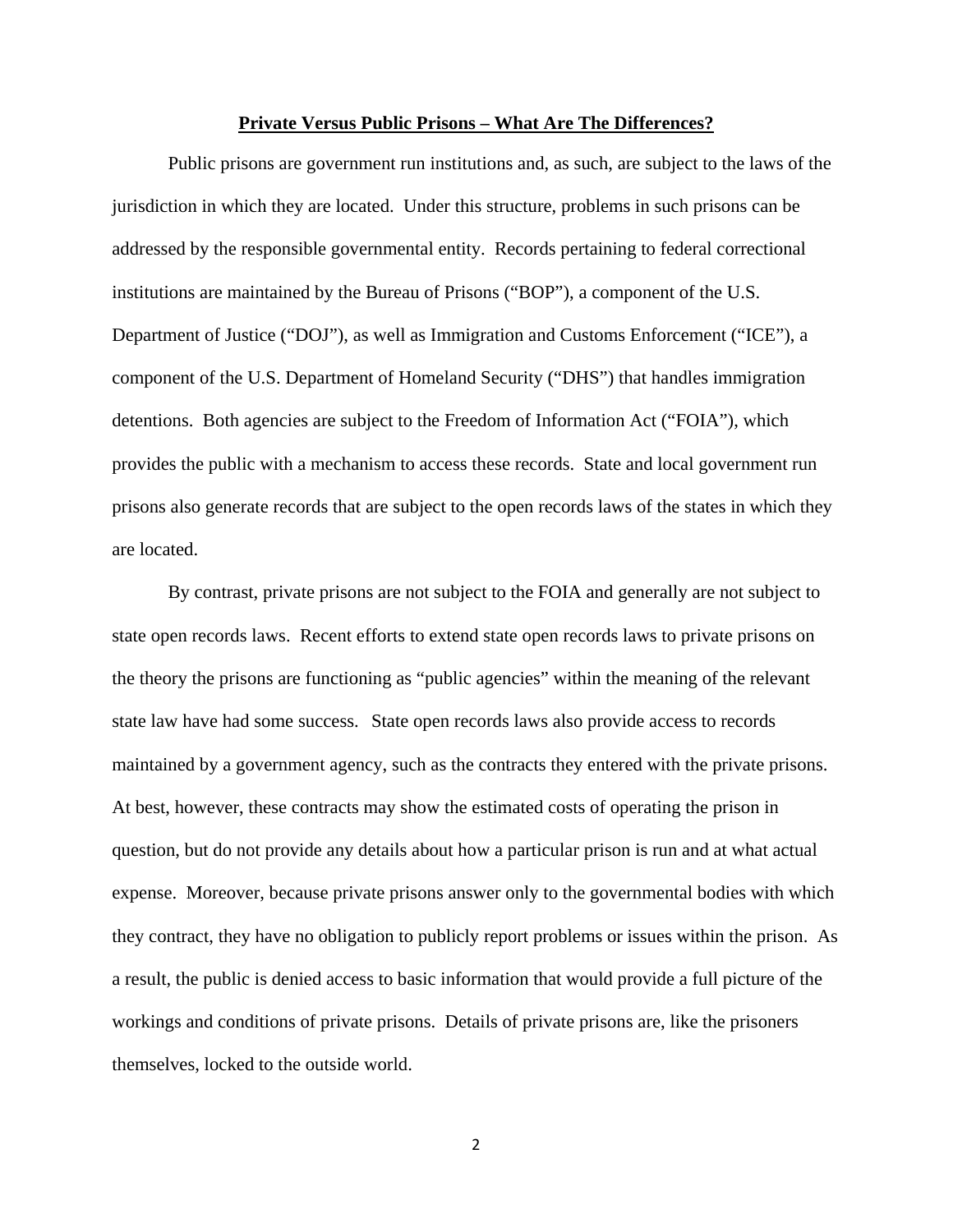Two large companies lead the burgeoning private prison industry: the Corrections Corporation of America ("CCA") and GEO Group. CCA is the nation's largest company engaged in the private prison industry, running 66 facilities with over 90,000 beds for federal, state, and local governments.<sup>4</sup> CCA currently houses approximately 6,500 federal prisoners in 13 facilities located throughout the United States.<sup>5</sup> GEO Group is the largest private prison company world-wide, and houses immigration detainees for the federal government at seven facilities across the United States.<sup>6</sup> These two companies had combined annual revenues of over



<sup>4</sup> Suevon Lee, By the Numbers: The U.S.'s Growing For-Profit Detention Industry, *ProPublica*, June 20, 2012.

 $<sup>5</sup>$  http://www.cca.com/partnering-with-cca/cca-partners/ (last visited October 9, 2013 but no longer available as of</sup> November 15, 2013).

<sup>&</sup>lt;sup>6</sup> http://www.geogroup.com/immigration (last visited October 4, 2013).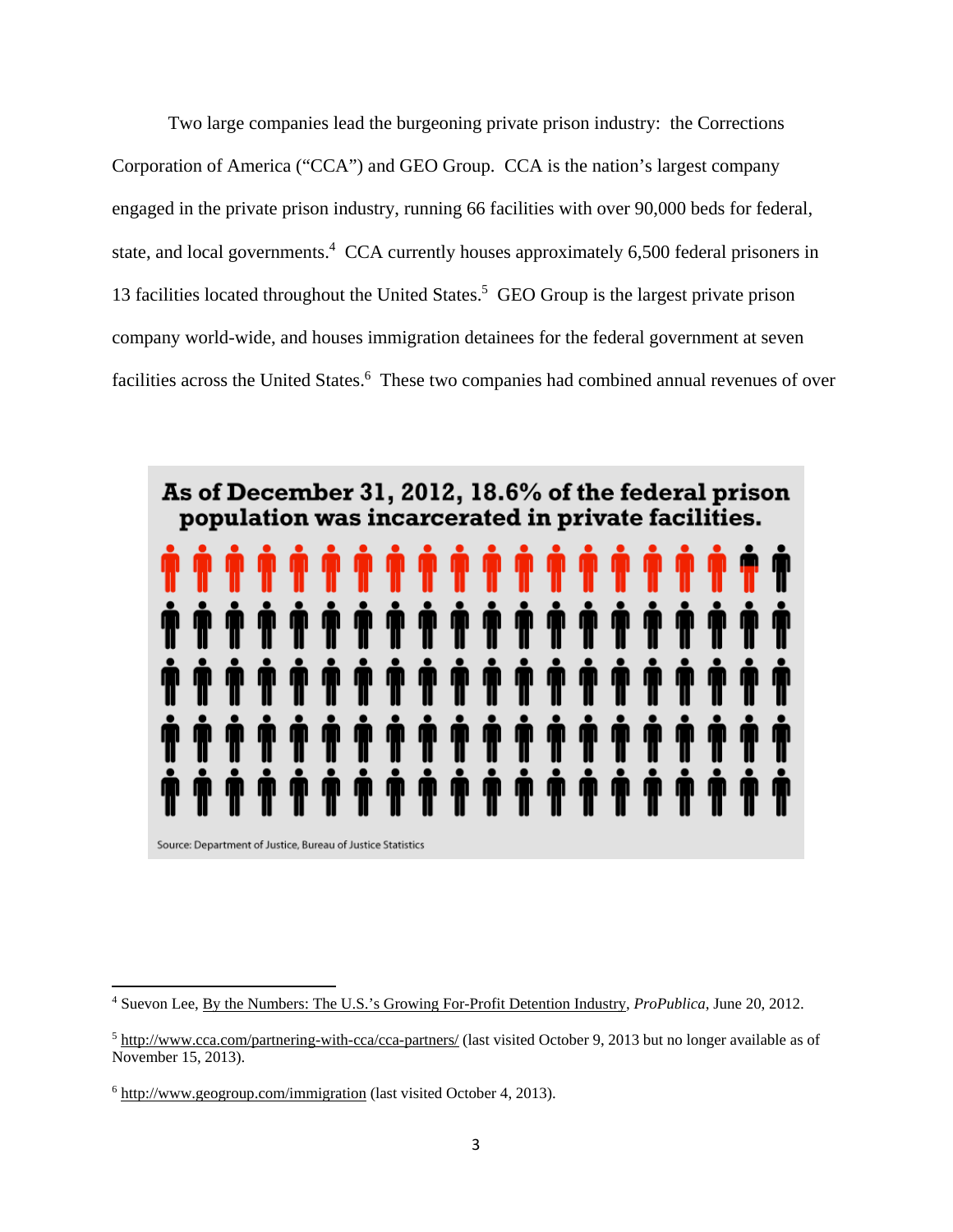\$2.9 billion in 2010.<sup>7</sup> According to USASpending.gov, as of December 19, 2013, CCA and GEO Group collectively have been awarded at least \$5.2 billion in federal contracts since 2007.<sup>8</sup>

While there are a number of other smaller private correctional companies, CCA and GEO monopolize the federal prison market. Much of their growth has resulted from the purchase of smaller companies looking to leave the federal private prison market.

# **Private Prisons And Influence Peddling**

 Private prisons are for-profit entities, which makes them responsible to shareholders and the bottom line rather than the public. According to Justice Policy.org, in their quest for profits private prisons "use three strategies to influence policy: lobbying, direct campaign contributions, and building relationships, networks and associations."9 A number of CCA's members of its board of directors have little corrections industry expertise. Former United States Senator Dennis DeConcini (D-AZ); former Reagan administration official Donna M. Alvarado; former Clinton administration official, son of Supreme Court Justice, and civil rights icon Thurgood Marshall Jr.; and the President of the Freedom Forum,  $^{10}$  Charles L. Overby, provide bipartisan political access cover.<sup>11</sup> While none of these individuals have spent any time working in the

<sup>7</sup> Justice Policy Institute, *Gaming the System:How the Political Strategies of Private Prison Companies Promote Ineffective Incarceration Policies*, June 2011 (hereinafter Gaming the System, at 2*, available at* http://www.justicepolicy.org/uploads/justicepolicy/documents/gaming\_the\_system.pdf.

<sup>&</sup>lt;sup>8</sup> USA Spending, Recipient Lookup, Corrections Corporation of America, 2007-December 2013; USA Spending, Recipient Lookup, GEO Group, 2007-December 2013.

<sup>&</sup>lt;sup>9</sup> Gaming the System, at 3.

<sup>&</sup>lt;sup>10</sup> According to its website, the Freedom Forum is a nonpartisan foundation dedicated to "free press, free speech and free spirit." *See* http://www.freedomforum.org/about/default.asp. Freedom Forum also houses the FOIA Hall of Fame. *See* http://www.firstamendmentcenter.org/hall-of-fame.

<sup>11</sup> http://www.cca.com/about/management-team/board-directors/.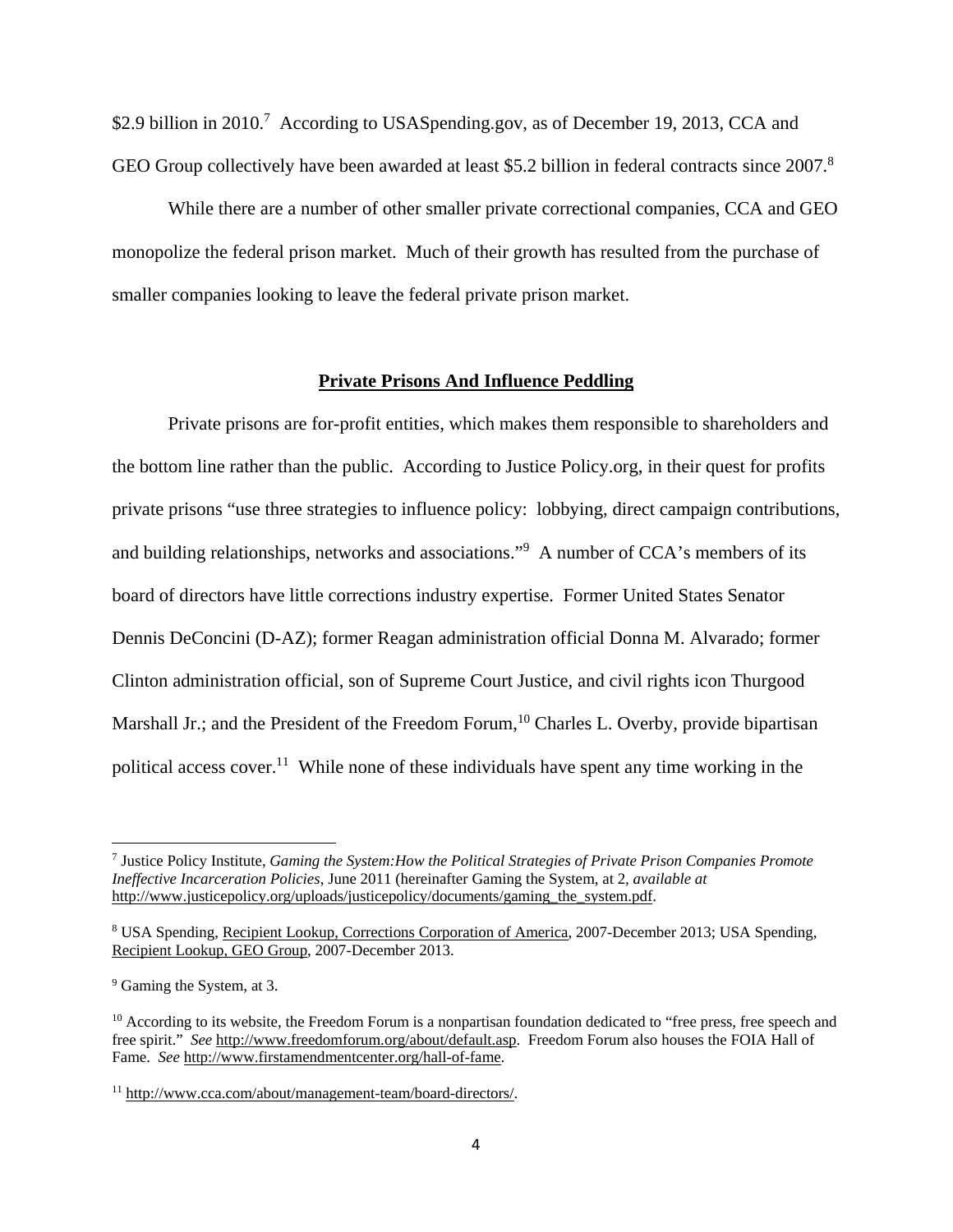corrections field during their careers, all have experience building relationships with legislators and agency officials. In fact, as discussed below, two of these individuals – Sen. DeConcini and Mr. Marshall -- are registered lobbyists.



Private prisons spend a great deal of time and money on lobbying activities. Although it is difficult to determine the exact amount of funds spent on state-level lobbying, CCA reportedly has spent at least \$900,000 annually on federal lobbying activities since 2003.<sup>12</sup> As of the third quarter of 2013, CCA had spent over \$5.8 million and GEO Group had spent over \$1.8 million on federal lobbying activities since 2008.13

<sup>&</sup>lt;sup>12</sup> Gaming the System, at 22.

<sup>&</sup>lt;sup>13</sup> Lionel "Leo" Aguirre, 2008-13 Lobbying Disclosure Reports on behalf of The GEO Group, Inc., Secretary of the Senate, Office of Public Records; Navigators Global LLC, 2011-13 Lobbying Disclosure Reports on behalf of The GEO Group, Inc., Secretary of the Senate, Office of Public Records; Podesta Group, Inc., 2010 Lobbying Disclosure Reports on behalf of The GEO Group, Inc., Secretary of the Senate, Office of Public Records; Public Policy Partners, 2010 Lobbying Disclosure Reports on behalf of The GEO Group, Inc., Secretary of the Senate, Office of Public Records; Bryan Cave LLP, 2010 Lobbying Disclosure Reports on behalf of The GEO Group, Inc., Secretary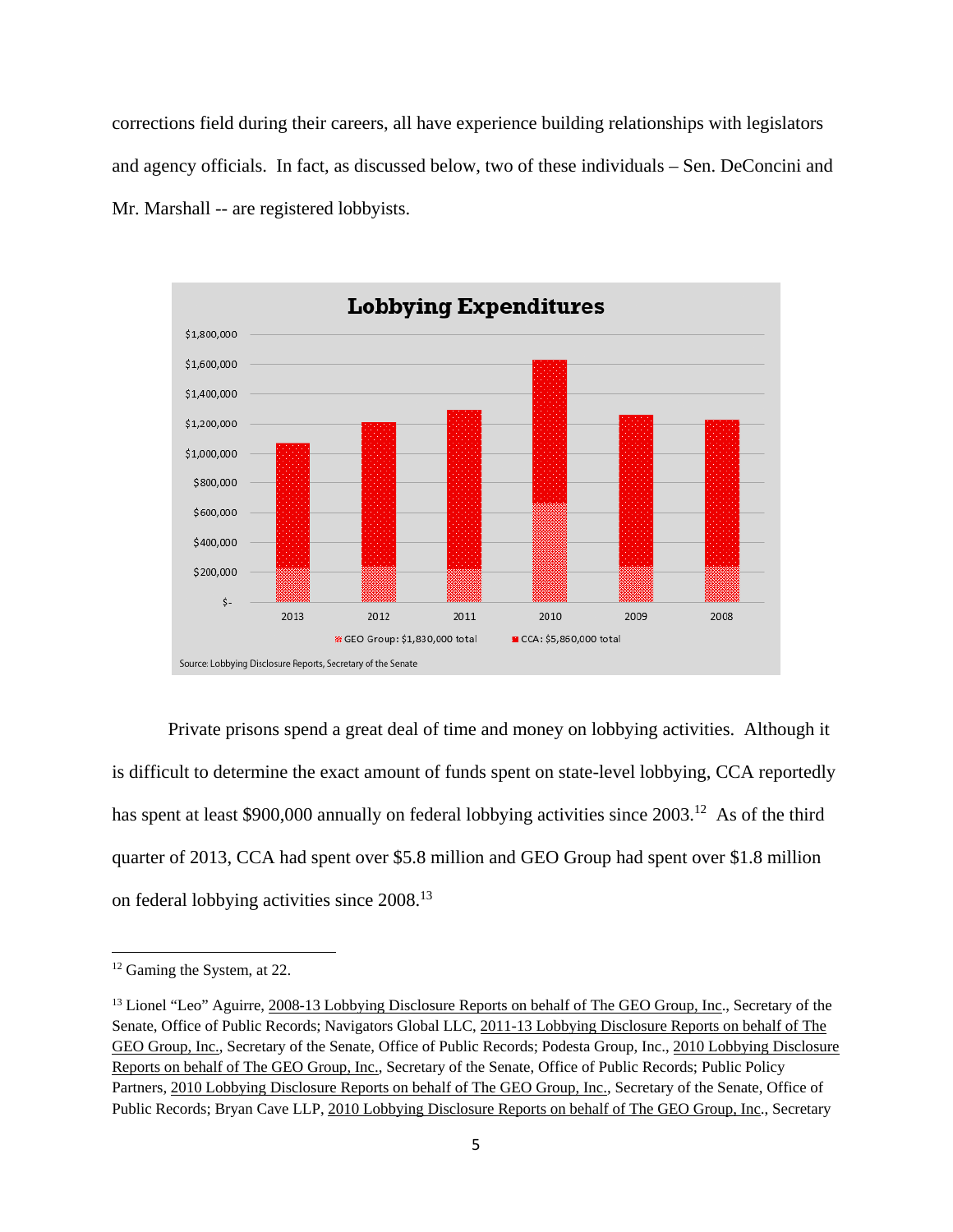Over the past two years, CCA and GEO Group have lobbied Congress on a number of issues related to their bottom line, such as the construction and management of privately operated prisons and detention facilities, and appropriations for both BOP and ICE.14 With respect to ICE appropriations, both companies lobbied on issues related to the funding of ICE detention facilities.15 GEO Group's lobbyists reported lobbying on "issues Related to Alternatives to Detention within ICE" in connection with the administration's 2013 and 2014 budget requests, and CCA's lobbyists reported lobbying on "funding related to immigration and Customs Enforcement in the FY2013 Budget Request."16 These budgets include proposals to

of the Senate, Office of Public Records; Corrections Corporation of America, 2008-13 Lobbying Disclosure Reports, Secretary of the Senate, Office of Public Records.

<sup>&</sup>lt;sup>14</sup> *Id.*; Lionel "Leo" Aguirre, 2008-13 Lobbying Disclosure Reports on behalf of The GEO Group, Inc., Secretary of the Senate, Office of Public Records; Navigators Global LLC, 2011-13 Lobbying Disclosure Reports on behalf of The GEO Group, Inc., Secretary of the Senate, Office of Public Records; Podesta Group, Inc., 2010 Lobbying Disclosure Reports on behalf of The GEO Group, Inc., Secretary of the Senate, Office of Public Records; Public Policy Partners, 2010 Lobbying Disclosure Reports on behalf of The GEO Group, Inc., Secretary of the Senate, Office of Public Records; Bryan Cave LLP, 2010 Lobbying Disclosure Reports on behalf of The GEO Group, Inc., Secretary of the Senate, Office of Public Records; McBee Strategic Consulting, LLC, 2008-13 Lobbying Disclosure Reports on behalf of Corrections Corporation of America, Secretary of the Senate, Office of Public Records; Akin Gump Strauss Hauer & Feld, 2008-13 Lobbying Disclosure Reports on behalf of Corrections Corporation of America, Secretary of the Senate, Office of Public Records; Mehlman Vogel Castagnetti, Inc., 2010-13 Lobbying Disclosure Reports on behalf of Corrections Corporation of America, Secretary of the Senate, Office of Public Records; The Ingram Group LLC, DBA The FIRST Group, 2013 Lobbying Disclosure Reports on behalf of Corrections Corporation of America, Secretary of the Senate, Office of Public Records; Sisco Consulting, LLC, 2008-11 Lobbying Disclosure Reports on behalf of Corrections Corporation of America, Secretary of the Senate, Office of Public Records; Podesta Group, Inc., 2008-9 Lobbying Disclosure Reports on behalf of Corrections Corporation of America, Secretary of the Senate, Office of Public Records; Sindquist Group, 2008 Lobbying Disclosure Reports on behalf of Corrections Corporation of America, Secretary of the Senate, Office of Public Records.

<sup>15</sup> Lionel "Leo" Aguirre, 2012-13 Lobbying Disclosure Reports on behalf of The GEO Group, Inc., Secretary of the Senate, Office of Public Records; Navigators Global LLC, 2012-13 Lobbying Disclosure Reports on behalf of The GEO Group, Inc., Secretary of the Senate, Office of Public Records; Corrections Corporation of America, 2012-13 Lobbying Disclosure Reports, Secretary of the Senate, Office of Public Records; McBee Strategic Consulting, LLC, 2012-13 Lobbying Disclosure Reports on behalf of Corrections Corporation of America, Secretary of the Senate, Office of Public Records.

<sup>16</sup> Lionel "Leo" Aguirre, 2012-13 Lobbying Disclosure Reports on behalf of The GEO Group, Inc., Secretary of the Senate, Office of Public Records; Navigators Global LLC, 2012-13 Lobbying Disclosure Reports on behalf of The GEO Group, Inc., Secretary of the Senate, Office of Public Records; McBee Strategic Consulting, LLC, 2012 Lobbying Disclosure Reports on behalf of Corrections Corporation of America, Secretary of the Senate, Office of Public Records.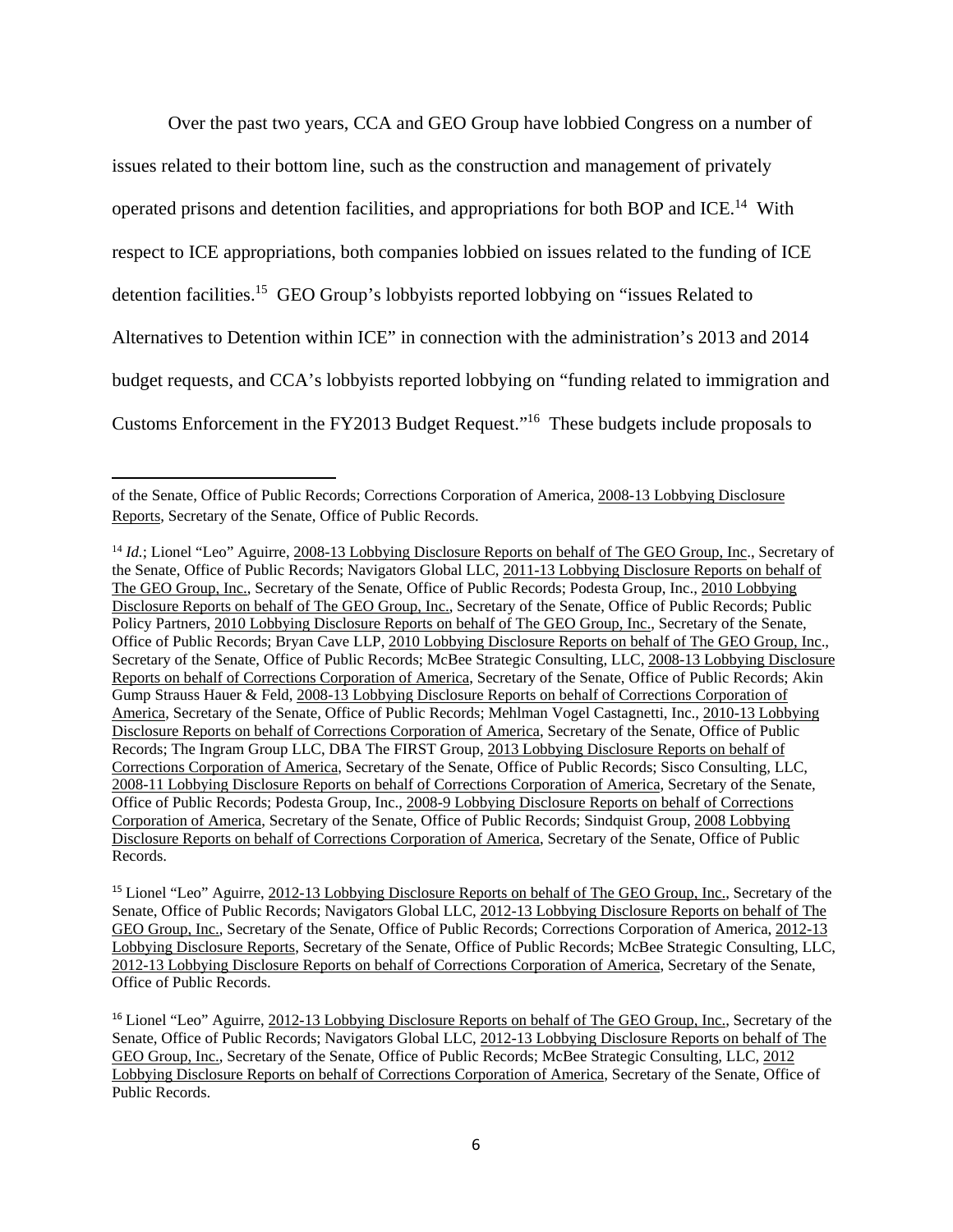reduce the amount spent on immigration detention by transferring low risk detainees to less costly alternatives.17

 In addition, both CCA and GEO Group have lobbied aggressively against a bill that would have subjected private prisons to the federal Freedom of Information Act ("FOIA"). CCA also has encouraged its shareholders to vote against measures that would have brought more transparency to the company. For example, in 2012, CCA's board of directors recommended CCA shareholders vote against a resolution that would have required CCA to report on steps it was taking to reduce incidents of rape and sexual abuse in its for-profit prisons.<sup>18</sup> CCA's efforts were successful and the resolution did not pass.<sup>19</sup>



<sup>17</sup> Office of Management and Budget, Fiscal Year 2013 Budget of the U.S. Government, at 120; Office of Management and Budget, Fiscal Year 2014 Budget of the U.S. Government, at 105.

<sup>18</sup> Grassroots Leadership, *The Dirty Thirty: Nothing To Celebrate About 30 Years Of Corrections Corporation Of America*, June 2013 (hereinafter The Dirty Thirty), *available at* http://grassrootsleadership.org/cca-dirty-30#1.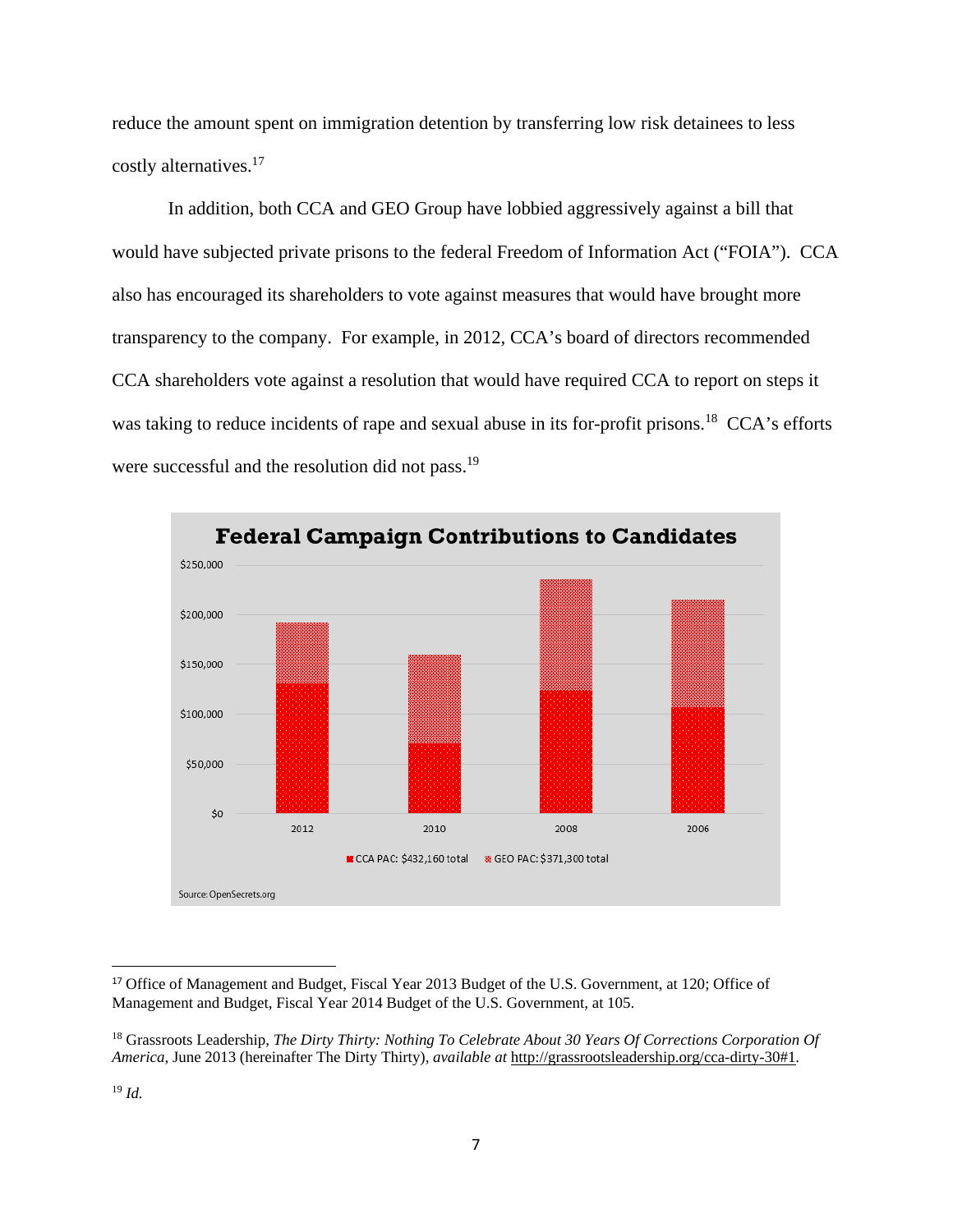The private prison industry also provides millions of dollars in campaign contributions at the state and federal levels. CCA 's political action committee ("PAC") contributed over \$130,000 and GEO's PAC contributed just over \$60,000 to congressional candidates in the 2012 election cycle.20 CCA and GEO Group also make corporate political donations. In the 2012 cycle, CCA itself, its PAC, its employees and their families contributed more than \$1.1 million to candidates, leadership PACs, parties, and committees organized under § 527 of the Tax Code.<sup>21</sup> GEO Group, its PAC, its employees and their families contributed over \$400,000 to candidates, leadership PACs, parties and  $\S$  527 committees in the 2012 cycle.<sup>22</sup> According to political contribution reports released by CCA, the company gave over \$680,000 to state candidates, parties, and committees in the  $2012$  cycle.<sup>23</sup>

These campaign contributions have allowed CCA and GEO to successfully influence congressional action and the public discourse. Congress has, at the urging of the private prison industry, required the federal government to continually house 34,000 undocumented immigrants, regardless of whether or not there is an actual need to detain this many.<sup>24</sup> This mandate was championed by legislators who received contributions from the private prison industry, and enacted despite arguments by the Obama administration that there are less costly

 $^{20}$  https://www.opensecrets.org/pacs/lookup2.php?strID=C00366468&cycle=2012; https://www.opensecrets.org/ pacs/lookup2.php?strID=C00382150&cycle=2012.

<sup>21</sup> http://www.opensecrets.org/orgs/summary.php?cycle=2012&id=D000021940.

<sup>22</sup> http://www.opensecrets.org/orgs/summary.php?cycle=2012&id=D000022003.

<sup>&</sup>lt;sup>23</sup> http://ir.correctionscorp.com/phoenix.zhtml?c=117983&p=irol-politicalcontributions.

<sup>&</sup>lt;sup>24</sup> William Selway and Margaret Newkirk, Congress Mandates Jail Beds for 34,000 Immigrants as Private Prisons Profit, *Bloomberg*, September 24, 2013.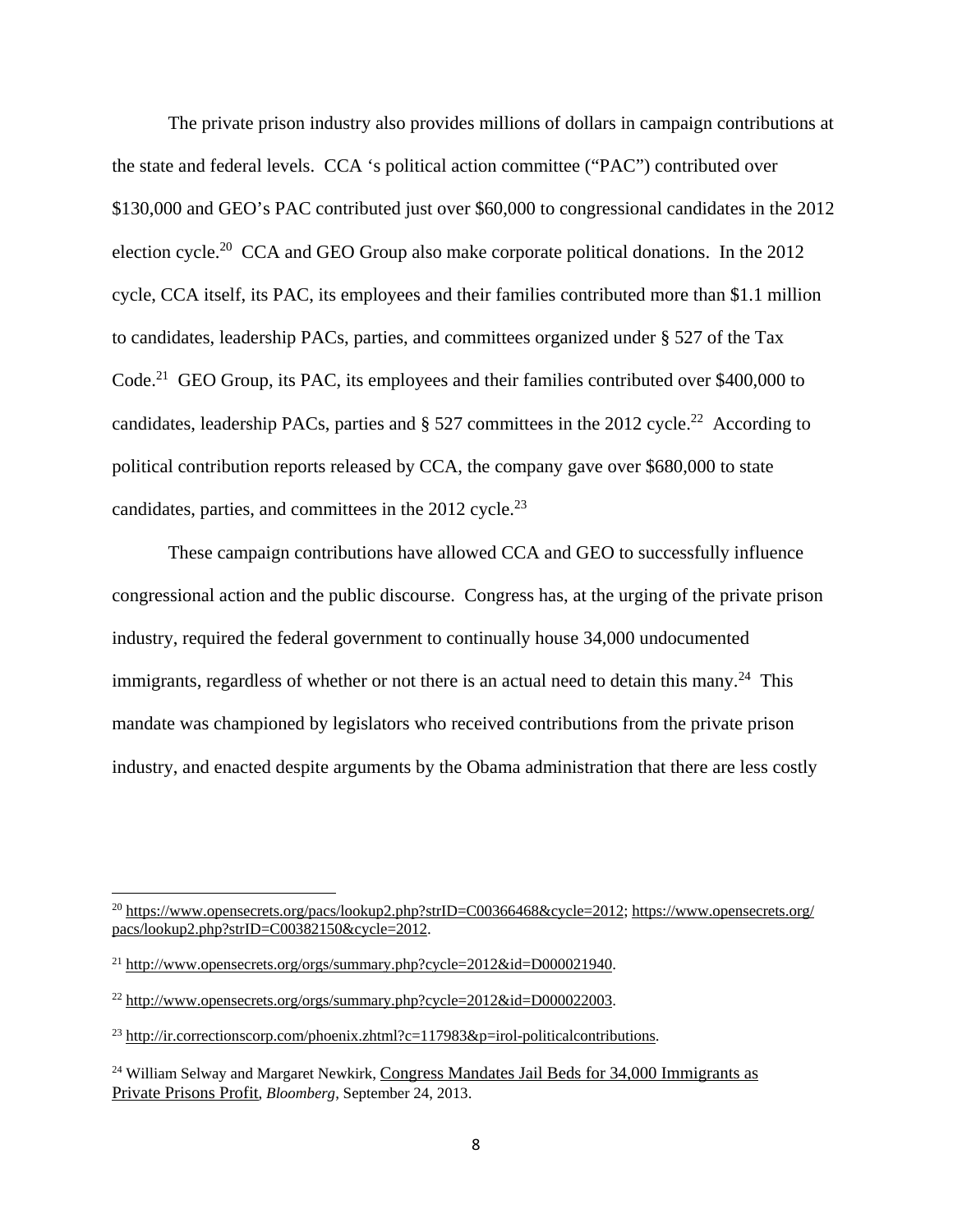measures than detention for many of these undocumented immigrants.25 Further, lobbying has stalled any progress on a bill that would subject private prisons to federal disclosure laws.

Finally, private prisons have used philanthropic giving as a way to curry influence. For example, The GEO Group Foundation, Inc., the tax-exempt organization established by GEO Group, reported a donation of \$25,000 in April 2012 to the U.S. Marshall's Association in Texas, and a \$20,000 donation in November 2012 to the Florida Governors Mansion Foundation.<sup>26</sup> The GEO Group also attempted to purchase the naming rights to Florida Atlantic University's football stadium with its gift of \$6 million, a move that coincided with its attempts to take over a large portion of Florida's state prison system.<sup>27</sup> CCA was among the companies that underwrote a children's charity established by then House Majority Leader Tom DeLay in 2005, with its contribution of  $$100,000.<sup>28</sup>$ 

 <sup>25</sup> *Id*.

<sup>&</sup>lt;sup>26</sup> The GEO Group Foundation, Inc., IRS Form 990-PF, Return of Private Foundation 2012, filed August 20, 2013.

<sup>27</sup> Greg Bishop, A Company That Runs Prisons Will Have Its Name on a Stadium, *New York Times*, February 20, 2013, *available at* http://www.nytimes.com/2013/02/20/sports/ncaafootball/a-company-that-runs-prisons-will-haveits-name-on-a-stadium.html.

<sup>28</sup> Philip Shenon and Stephanie Strom, DeLay Charity for Children Financed by Corporation, *New York Times*, April 21, 2005, *available at* http://www.nytimes.com/2005/04/21/politics/21delay.html.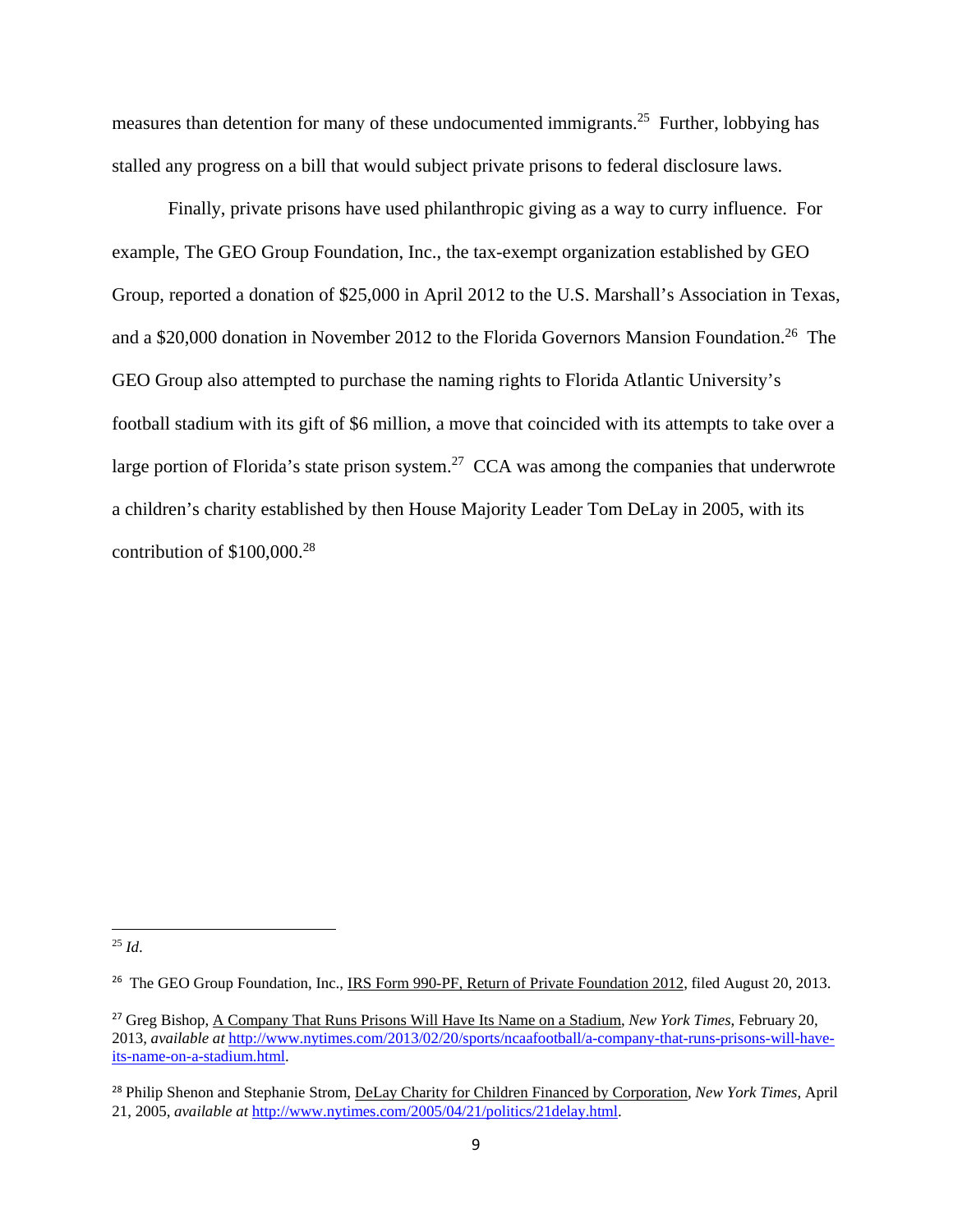

# **Private Prisons And The Data Problem**

 The lack of publicly available data regarding private prisons raises a number of significant problems. The creation of private prisons is based on the public policy theory they would be able to house prisoners at less cost to taxpayers.<sup>29</sup> Under this theory, governments would no longer have to build, staff, and maintain prisons, but could instead contract out these responsibilities to private corporations that, in turn, would run the prisons much more cheaply than could governments. Although for many years governments have been contracting with private prisons, the public has no way of knowing whether these private prisons save taxpayer funds or, if so, how much. Private prisons provide no meaningful statistics from which to compare the per inmate costs, while, by contrast, the government maintains detailed per inmate costs that include salaries, employee benefits, equipment, and utilities.  $30$ 

<sup>&</sup>lt;sup>29</sup> Office of Research and Evaluation, Bureau of Prisons, *Private Adult Prisons: What Do We Really Know And Why Don't We Know More?*, August 3, 1999 (hereinafter Private Adult Prisons), at 1, *available at* http://www.bop.gov/ resources/research\_projects/published\_reports/pub\_vs\_priv/oreprcampgaes.pdf.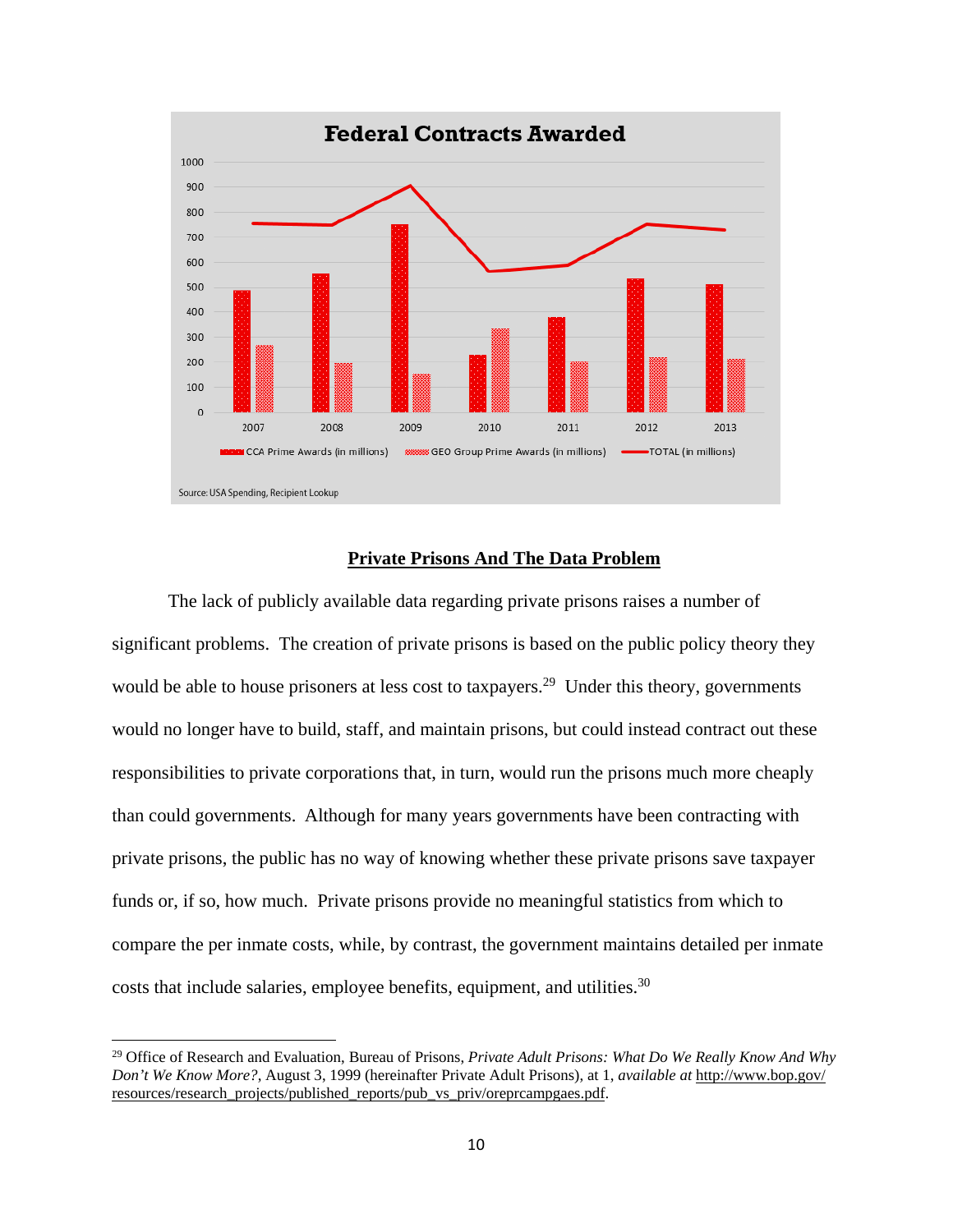Even the federal government has been unable to measure the success of private prisons as a cost-savings alternative, notwithstanding that many private prisons house federal prisoners and detainees. In 2007, the U.S. Government Accountability Office("GAO") conducted a study and concluded, "[i]t is not currently feasible to conduct a methodologically sound cost comparison of BOP and private low and minimum security facilities because these facilities differ in several characteristics and BOP does not collect comparable data to determine the impact of these differences on cost."<sup>31</sup> In responding to the GAO study, the BOP justified its inability to provide GAO with the necessary data by noting there are no laws or regulations mandating the maintenance of such information. BOP claimed further to collect these figures would drive up the costs of the contracts themselves.<sup>32</sup> Previously, in 1999, the BOP attempted to conduct its own study comparing private and public prisons, but concluded due to a lack of critical information, it was difficult to compare the two types of correctional institutions.<sup>33</sup> Thus, the lack of transparency and access to the data prevent even the federal government from evaluating the costs of private versus public prisons. Notably, after the BOP responded to GAO's findings, its Director, Harley Lappin, retired and went to work for CCA.34

 This failure to keep critical statistics also impacts the reports conducted by the Bureau of Justice Statistics ("BJS"), a component of DOJ with statutory authority to collect and report

<sup>31</sup> *Id.*

<sup>32</sup> *Id*. at 9-10.

<sup>30</sup> U.S. Government Accountability Office, *Cost of Prison: Bureau of Prisons Needs Better Data to Assess Alternatives for Acquiring Low and Minimum Security Facilities*, GAO-08-6, October 2007(hereinafter GAO Report), *available at* http://www.gao.gov/assets/270/267839.pdf.

<sup>33</sup> Private Adult Prisons.

<sup>34</sup> http://www.cca.com/newsroom/news-releases/256/.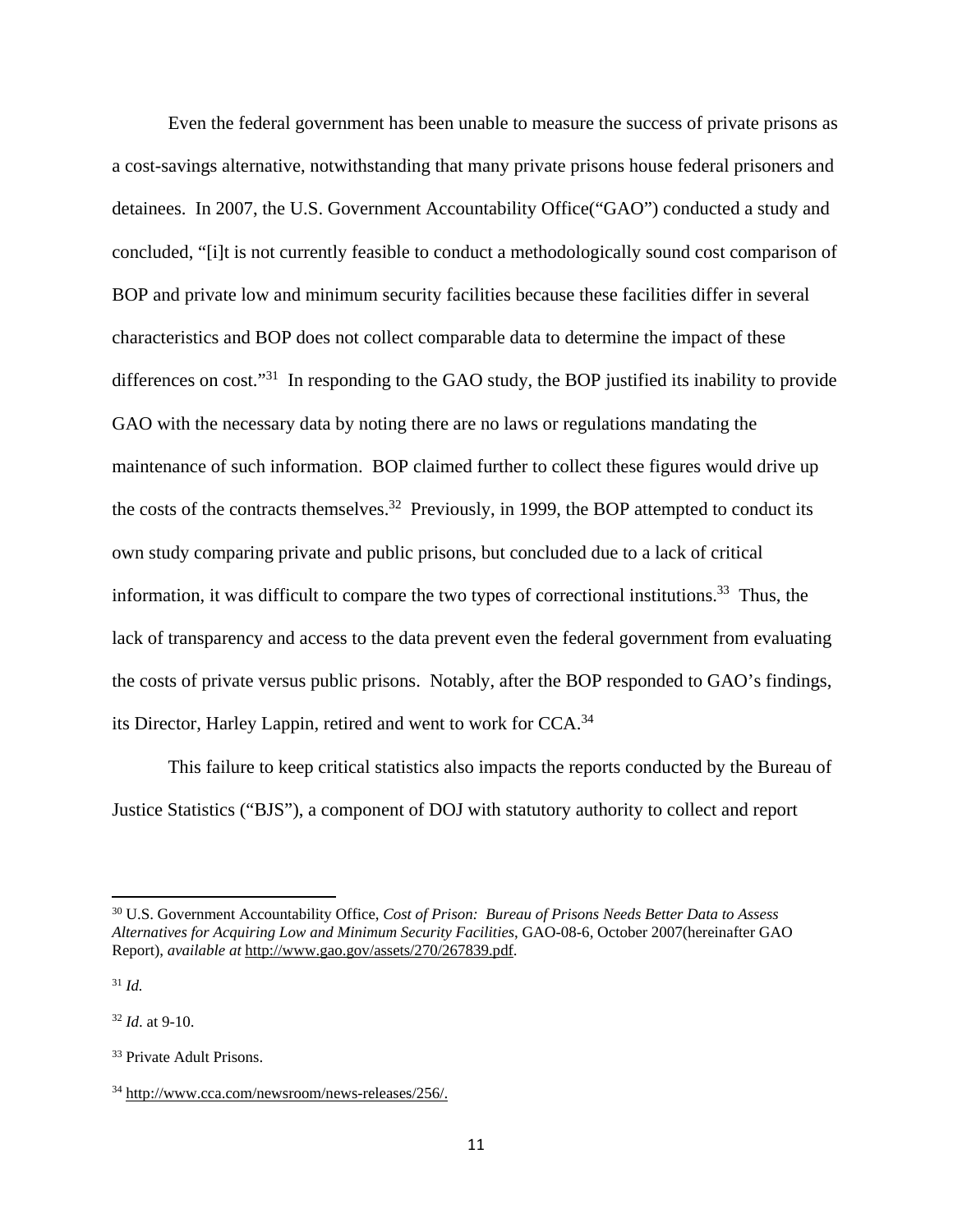prison and prisoner statistics "concerning the operations of the criminal justice system at the Federal, State, and local levels."<sup>35</sup> BJS publishes reports and statistics on a wide variety of corrections data, including, *inter alia*, prison population counts, prisoner characteristics, and state and federal prison facility characteristics. Specific surveys and data collection programs conducted by BJS include the National Prisoner Statistics, the Census of State and Federal Adult Correctional Facilities, the National Corrections Reporting Program, the Survey of Inmates in Federal Correctional Facilities, the Survey of Inmates in State Correctional Facilities, Deaths in Custody Reporting Program, the National Inmate Survey, and the National Former Prison Survey.<sup>36</sup> But while BJS provides a wealth of data and information from which to assess federal and state prisons, its jurisdiction does not extend to private prisons, which leaves a gaping hole in prison statistics and data. Private prisons provide only limited data as required by specific contracts or the relevant state's laws. As GAO reported, this minimal data is not remotely comparable to that available for public prisons.

 Further compounding the problem is the probable lack of accuracy in whatever statistics private prisons may maintain. According to a high ranking executive of GEO Corp., private prisons provide false information to federal agencies "all the time."37 In a lawsuit filed against CCA in Idaho, the company admitted to falsifying nearly 4,800 hours of staffing records over a seven-month period. In another separate lawsuit, inmates claim CCA falsified staff logs to hide

<sup>35</sup> *The Justice Systems Improvement Act of 1979*, Pub. L. No. 96-157, 93 Stat. 1167 (1979), an amendment to the Omnibus Crime Control and Safe Streets Act of 1968.

<sup>36</sup> http://www.bjs.gov/index.cfm?ty=abu.

<sup>&</sup>lt;sup>37</sup> Private Prison Company Executive Thomas Weirdsma: Lying to Federal Agencies 'Happens All the Time,' *Huffington Post*, December 11, 2012, *available at* http://www.huffingtonpost.com/2012/12/11/thomas-weirdsmaprivate-prison\_n\_2278935.html.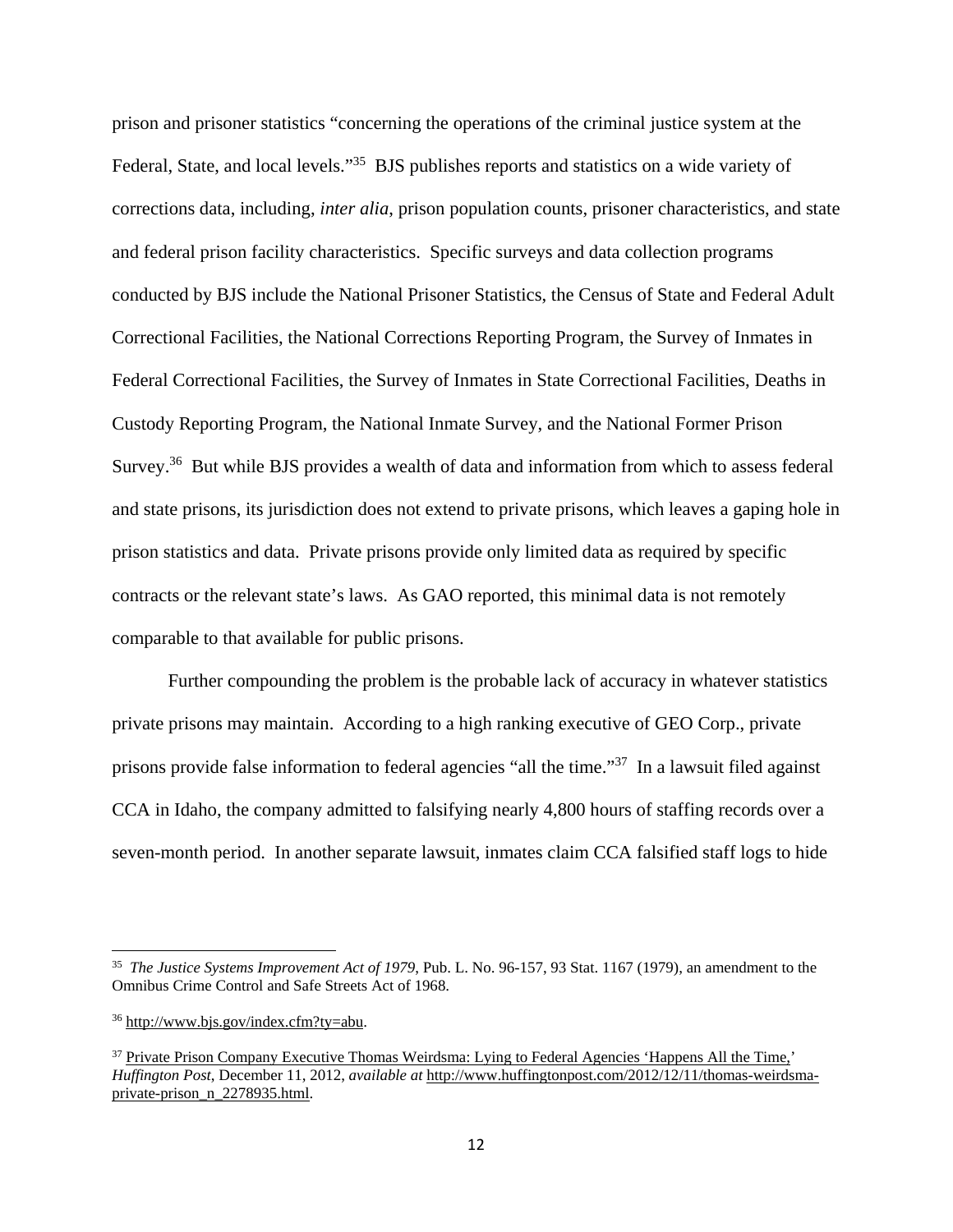chronic understaffing.38 Thus, absent outside verification of the information provided by private prisons, their records may be as worthless as having no records at all.

 The lack of data on how private prisons are performing also makes it impossible to evaluate the studies issued by the private prison industry itself, which proclaim the superior efficiency and safety of private prisons compared to those publicly operated.<sup>39</sup> Other, more neutral studies have challenged these assertions, concluding private prisons do not save taxpayer money, and provide a poor quality of care to their inmates.<sup>40</sup> But an effective counter to the private prison industry's claims requires access to data currently in the sole possession of the private prisons and the corporations that run them.

The 2007 GAO study highlighted particular problems hampered by the lack of access to key data. GAO found:

> a private prison is not required to keep data comparable to what it maintains for its own facilities with regard to safety and security issues and, consequently, a facility's quality of service. These include data on the number of inmates attended to by health care professionals due to misconduct, staff turnover rates, and the experience level of the staff.<sup>41</sup>

Thus, because the federal government does not require private prisons to keep the same types of data required of federal prisons, comparing the full range of potential benefits of private prisons simply is not possible.

<sup>38</sup> Hannah Furfaro, Corrections Corporation of America Admits to Falsifying Staffing Records, *Huffington Post*, April 12, 2013, *available at* http://www.huffingtonpost.com/2013/04/11/corrections-corporation-of-america-privateprison\_n\_3064795.html.

<sup>39</sup> Christopher Petrella, Private Prisons Currently Exempt from Freedom of Information Act, *Nation of Change*, September 25, 2012, *available at* http://www.nationofchange.org/private-prisons-currently-exempt-freedominformation-act-1348581256.

<sup>40</sup> The Dirty Thirty.

<sup>41</sup> GAO Report, at 9 (citation omitted).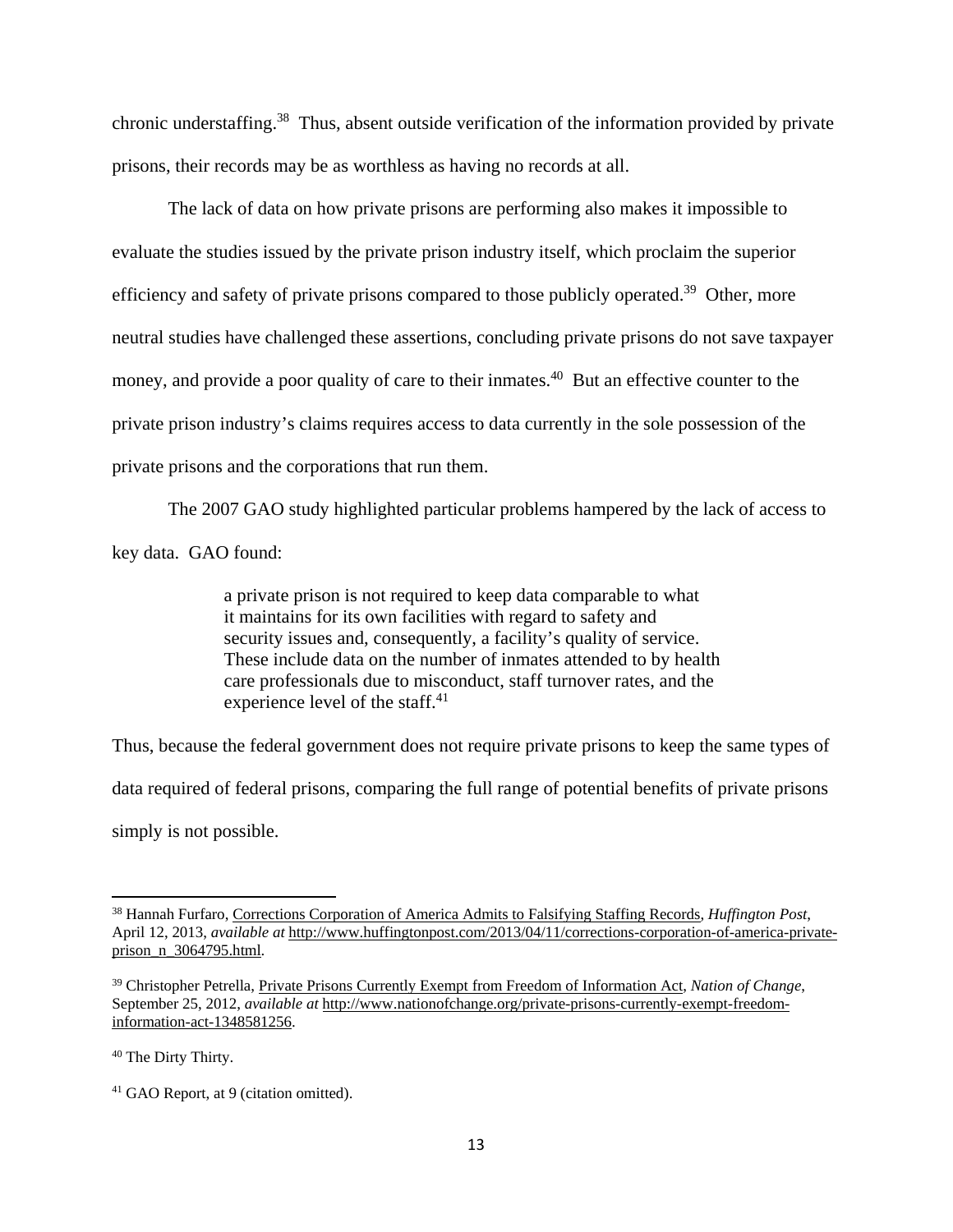Further, the lack of information about private prisons on a range of issues impacts not only questions of cost, but also makes it impossible to monitor the extent of prisoner abuse and fraud. For example, a recent U.S. Department of Justice investigation of a private prison for youths aged 13-22 in Mississippi operated by GEO Group found the institution continually subjected prisoners to abuse and failed to report the excessive use of force and child abuse. $42$ Similarly, CCA was found to be in contempt of court for fraudulently understaffing an Idaho prison it ran – a fact discovered only after an Idaho State Police investigation.<sup>43</sup> Indeed, the situation in Idaho's largest private prison, run by CCA, was so bad Idaho Gov. Butch Otter recently announced the state was taking over the prison's operation.<sup>44</sup> Long an advocate of privatizing prisons, Gov. Otter abruptly ended the state's contract with CCA after a news report raised questions about staffing at the prison, announcing the state could run the prison for "very, very close" to the \$29 million CCA was paid annually to run it.<sup>45</sup> University of North Florida Criminal Justice Professor Michael Hallett, commenting on the situation in Idaho, stated:

> A private prison corporation operates just like an old-fashioned HMO, where the less they spend the more the make . . . Typically, they negotiate for a per diem per inmate . . . There's lots of ways to game the system, through contract violations and even just legal contracts to house easier inmates.<sup>46</sup>

<sup>46</sup> *Id.* 

<sup>42</sup> U.S. Department of Justice, Civil Rights Division, *Investigation of the Walnut Grove Youth Correctional Facility, Walnut Grove, Mississippi*, March 20, 2012, *available at* http://www.justice.gov/crt/about/spl/documents/ walnutgrovefl.pdf.

<sup>43</sup> George Prentice, U.S. Judge: CCA Violated Idaho Contract When it Understaffed Private Prison, *Boise Weekly*, September 16, 2013.

<sup>44</sup> Idaho to Operate Troubled Correctional Center Publicly, *Spokesman-Review*, January 4, 2014.

<sup>45</sup> *Id.*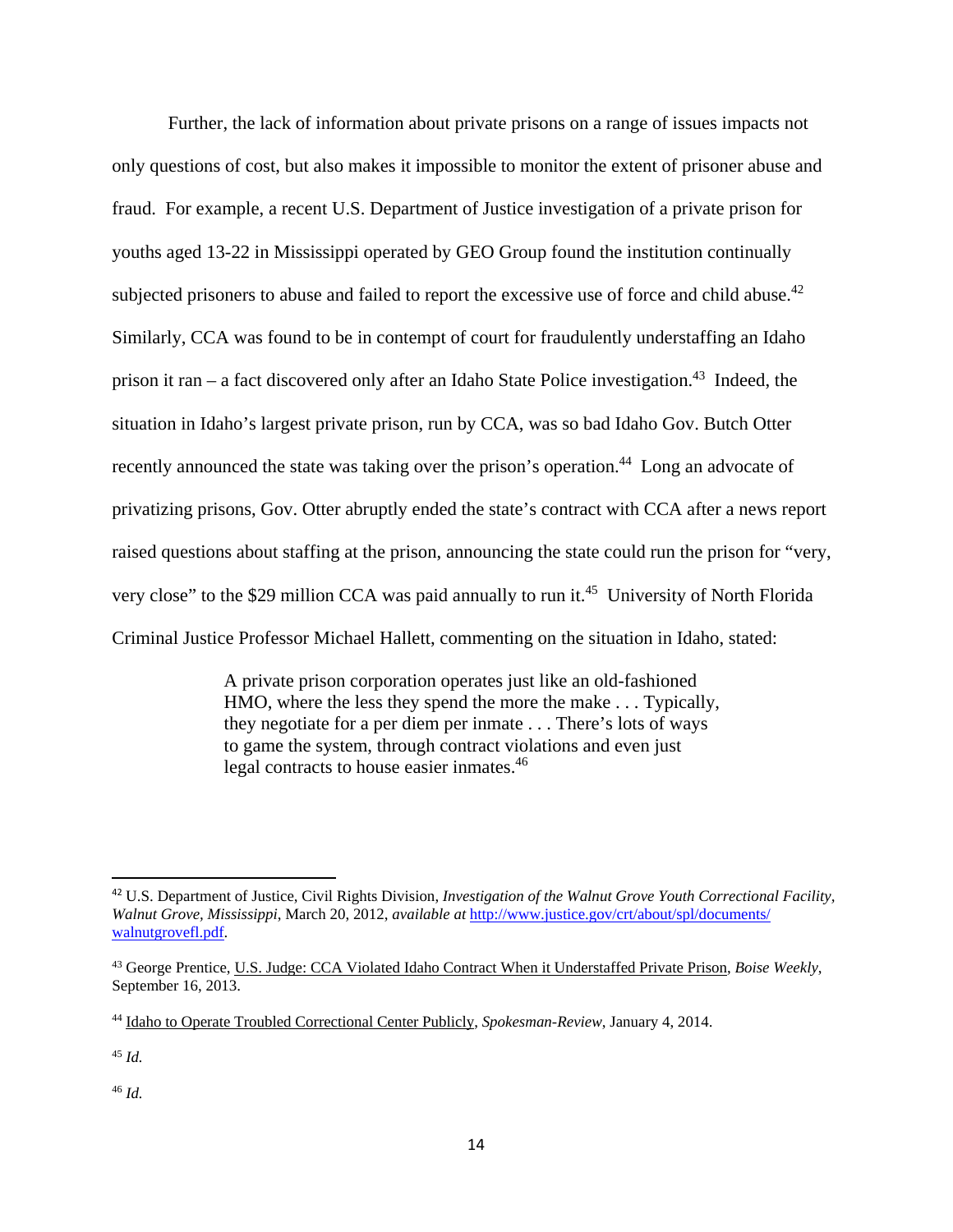Other state and local governments have transferred prisoners from privately run facilities after reports of sexual assaults on prisoners surfaced.47

As these examples illustrate, only the most egregious instances become public; more typically the private correctional facilities and the companies that run them largely escape liability and accountability. Without meaningful data, it is simply impossible for the public to evaluate the success or failure of the privatization of what historically has been an essential governmental function.

# **The Value Of Applying Open Records Laws to Prisons**

 The Freedom of Information Act is one of the most powerful tools available to the public to promote accountability. Under the federal statute, any person can make a request for reasonably described federal agency records. This includes records that originated outside the federal government, but at the time of a request are within an agency's custody and control. In response to a FOIA request, an agency must provide all responsive records, unless they fall within one of the FOIA's nine enumerated exemptions. Further, if a requester believes an agency has not complied with its legal obligations under the FOIA, the requester may file a lawsuit against that agency in federal district court.

As federal agencies, both the BOP and DHS are subject to the FOIA. This means any records in their possession regarding or reflecting on prisons may be requested under the statute. While in theory this would include information they may have about private prisons, they appear to have little data both because they do not collect any and because private prisons frequently do not create records in the first place. Similarly, as a component of DOJ, BJS's records also are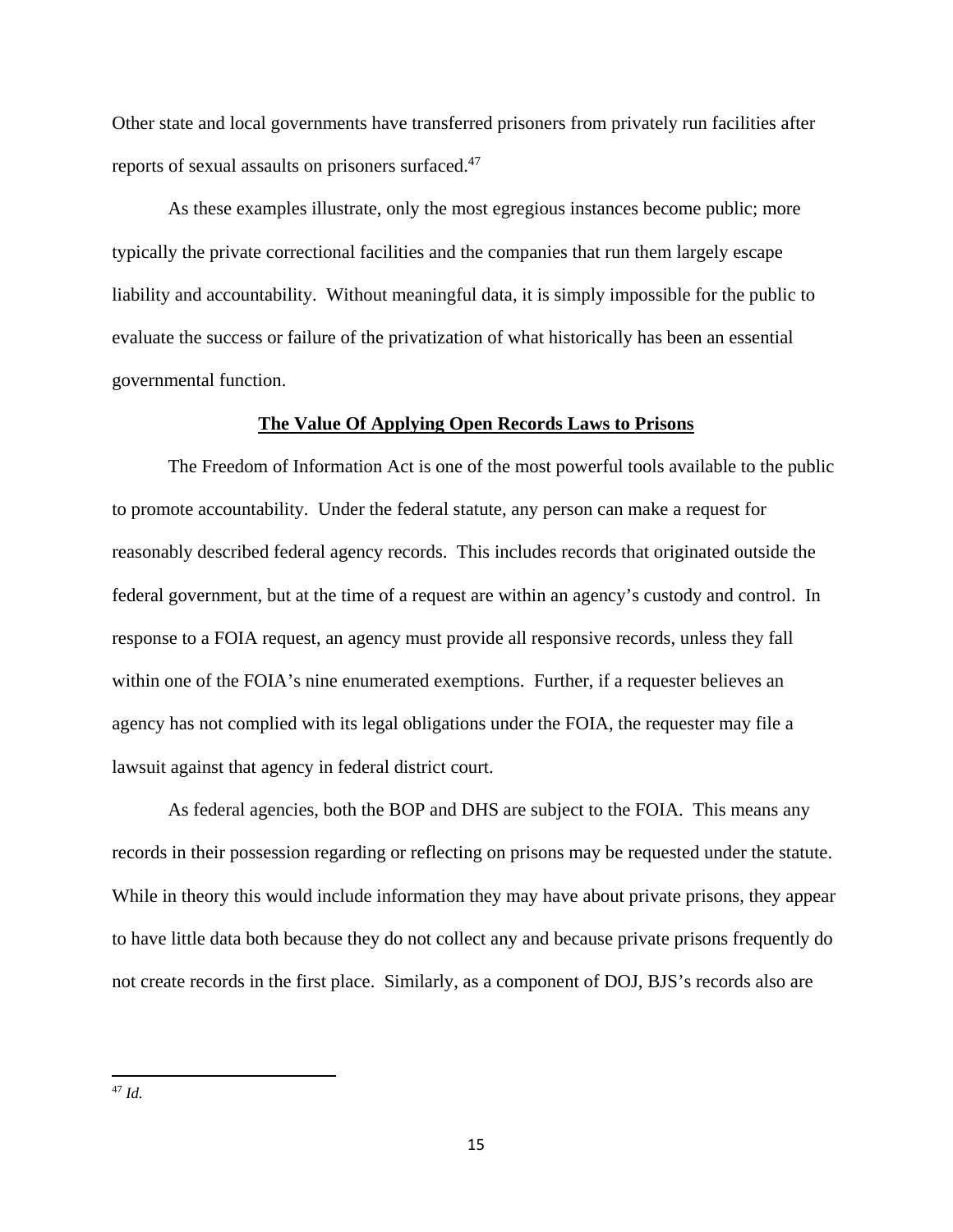subject to the FOIA. Because its authority does not extend to private prisons, however, any FOIA request to that agency is unlikely to yield much, if any, private prison data.

The biggest obstacle to greater transparency is the limited reach of the FOIA. Even though private prisons may house federal prisoners convicted of violating federal laws, or federal detainees held on suspicion of committing or having some relation to federal crimes of terrorism, such prisons do not fall within the FOIA's definition of "agency." The FOIA defines "agency" as "any executive department, military department, Government corporation, Government controlled corporation, or other establishment in the executive branch of the Government (including the Executive Office of the President), or any independent regulatory agency."<sup>48</sup> Private prisons – as entities outside the executive branch of government – fall outside this definition. Nor do their records satisfy the two-part test adopted by the Supreme Court for determining whether a record is an agency record subject to the FOIA: (1) the record was either created or obtained by an agency; and (2) the agency was in control of the requested materials at the time of a FOIA request.<sup>49</sup> The records that would prove most useful in evaluating private prisons reside exclusively within the custody and control of those prisons and the corporations that run them. While the FOIA authorizes access to records maintained by outside entities for government agencies, this was intended to sweep in records placed in the physical possession of a government contractor for purposes of records management, and therefore would not apply to private prisons.50 In short, there is nothing in the FOIA that would extend the statute's coverage

 $48$  5 U.S.C. § 552(f)(1).

<sup>49</sup> *U.S. Dep't of Justice v. Tax Analysts*, 492 U.S. 136, 144-45 (1989).

 $50$  5 U.S.C. § 552(f)(2).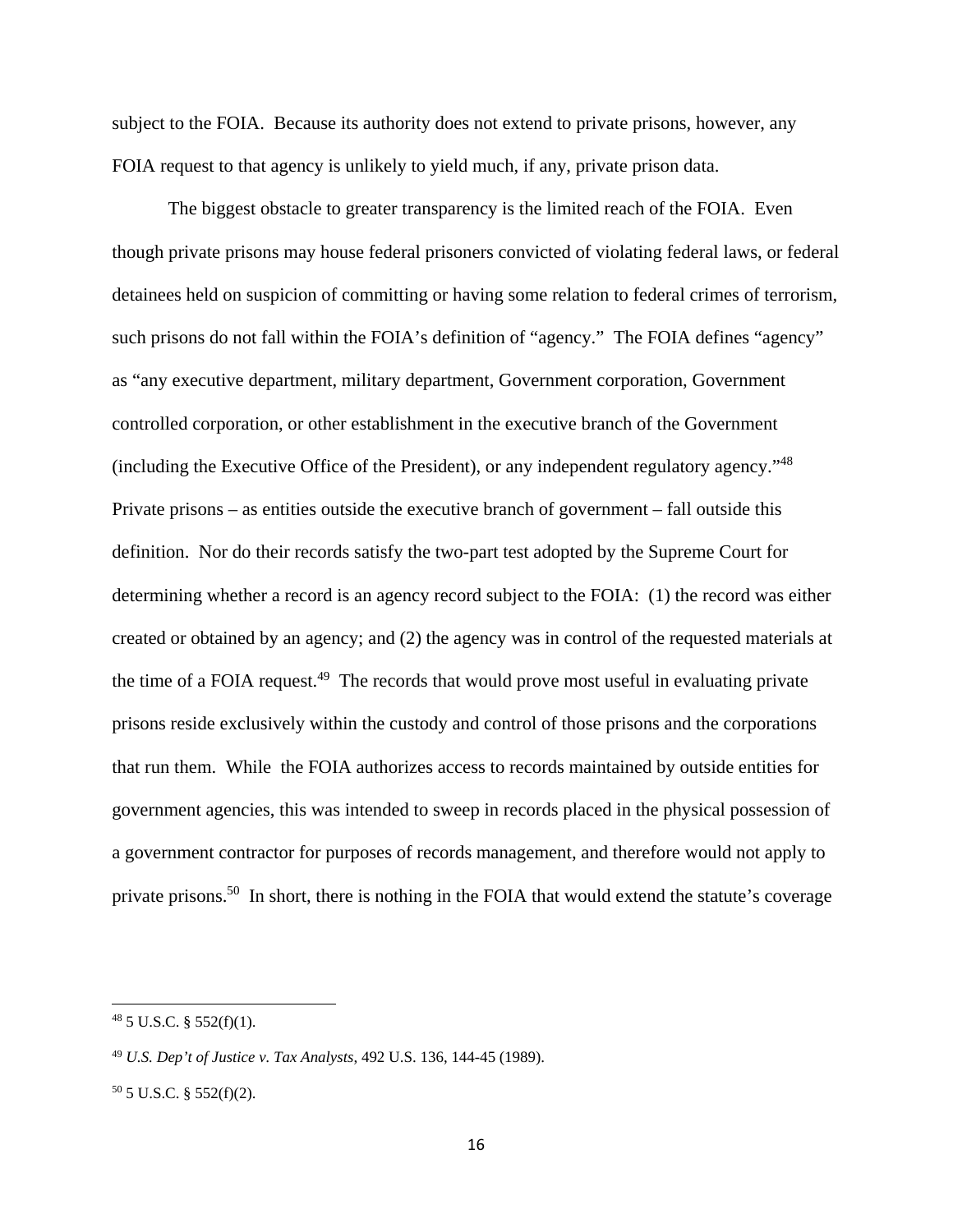to records generated and maintained by private prisons, even if they are performing governmental functions pursuant to contracts with the federal government.<sup>51</sup>

At the state level, there have been some attempts to subject private prisons to state information laws on the theory they are performing state functions. For example, in May 2013, the *Prison Legal News*, a nationwide monthly publication dealing with prisoner rights, prisoner litigation, and prisoner conditions, brought a lawsuit against CCA in a state court in Vermont seeking records from the company under Vermont's open records law.52 *Prison Legal News* argued because CCA is acting as a substitute for the Vermont Department of Corrections in housing and caring for Vermont prisoners, CCA is a "public agency" under the state records law and therefore documents CCA produced or acquired while performing these delegated duties are publicly accessible.53 The court has yet to rule on this issue. *Prison Legal News* brought a similar lawsuit against CCA in Tennessee, where it secured a legal victory in the Tennessee Court of Appeals, which ruled CCA was required to produce documents under the state records law because it was the functional equivalent of a government agency.<sup>54</sup> Such an argument would not prevail under the federal FOIA, however, given the strict construction courts have given to the term "agency."

<sup>53</sup> *Id.*

<sup>&</sup>lt;sup>51</sup> In a similar vein, the records of grantees are not subject to the FOIA because, as the Supreme Court reasoned in *Forsham v. Harris*, 445 U.S. 169, 179-80 (1980), Congress "exclude[ed] them from the definition of 'agency,' an action consistent with its prevalent practice or preserving grantee autonomy."

<sup>52</sup> *Prison Legal News v. Corrections Corporation of America*, Docket No. 332-5-13 WNCV (State of Vt., Superior Ct.), *available at* http://acluvt.org/legal/docket/files/pln\_v\_cca/.

<sup>54</sup> *See* Press Release, Human Rights Defense Center, Corrections Corp. of America Loses Another TN Court of Appeals Ruling, March 2, 2013, *available at* http://tnreport.com/2013/03/02/cca-again-ruled-against-in-publicrecords-suit-by-tn-court-of-appeals/. *Prison Legal News* brought a similar lawsuit against GEO Group in Florida state court, arguing Florida's public records statute required GEO Group to respond to Prison Legal News' information request. While the lawsuit was pending, GEO Group agreed to produce the requested records.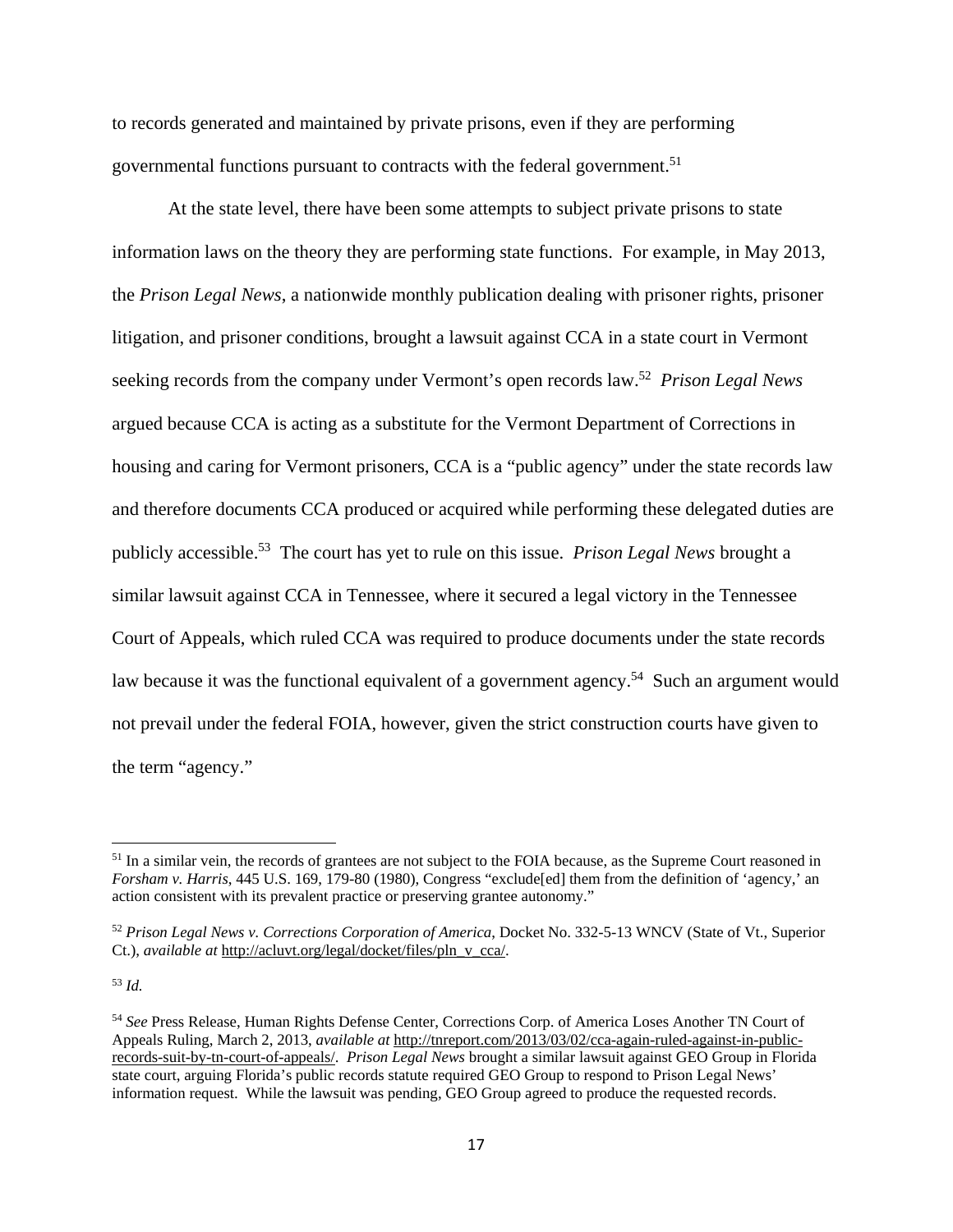This is not to say the FOIA is of no utility. As DOJ, BOP, and DHS records are subject to the FOIA, records in their possession regarding private prisons are accessible under the federal law. The vast majority of records that would prove useful in evaluating the efficacy of and conditions in private prisons, however, reside only with the prisons themselves or the private corporations that run them, and therefore are not accessible.

 From a policy perspective, this presents a disturbing dilemma. Private prisons are funded in large part by taxpayer funds funneled through federal contracts. Private prisons perform a function historically performed by the federal government – the housing of federal prisoners. Nevertheless, although performing uniquely governmental functions, private prisons avoid public accountability. When the FOIA and its definition of "agency" were first enacted, private entities rarely, if ever, performed government functions, so the need to apply the FOIA more broadly did not arise. Yet now, in the absence of an applicable federal open records law, neither the federal government nor the public has any effective way to garner information that would reveal whether or not private prisons are a good idea.

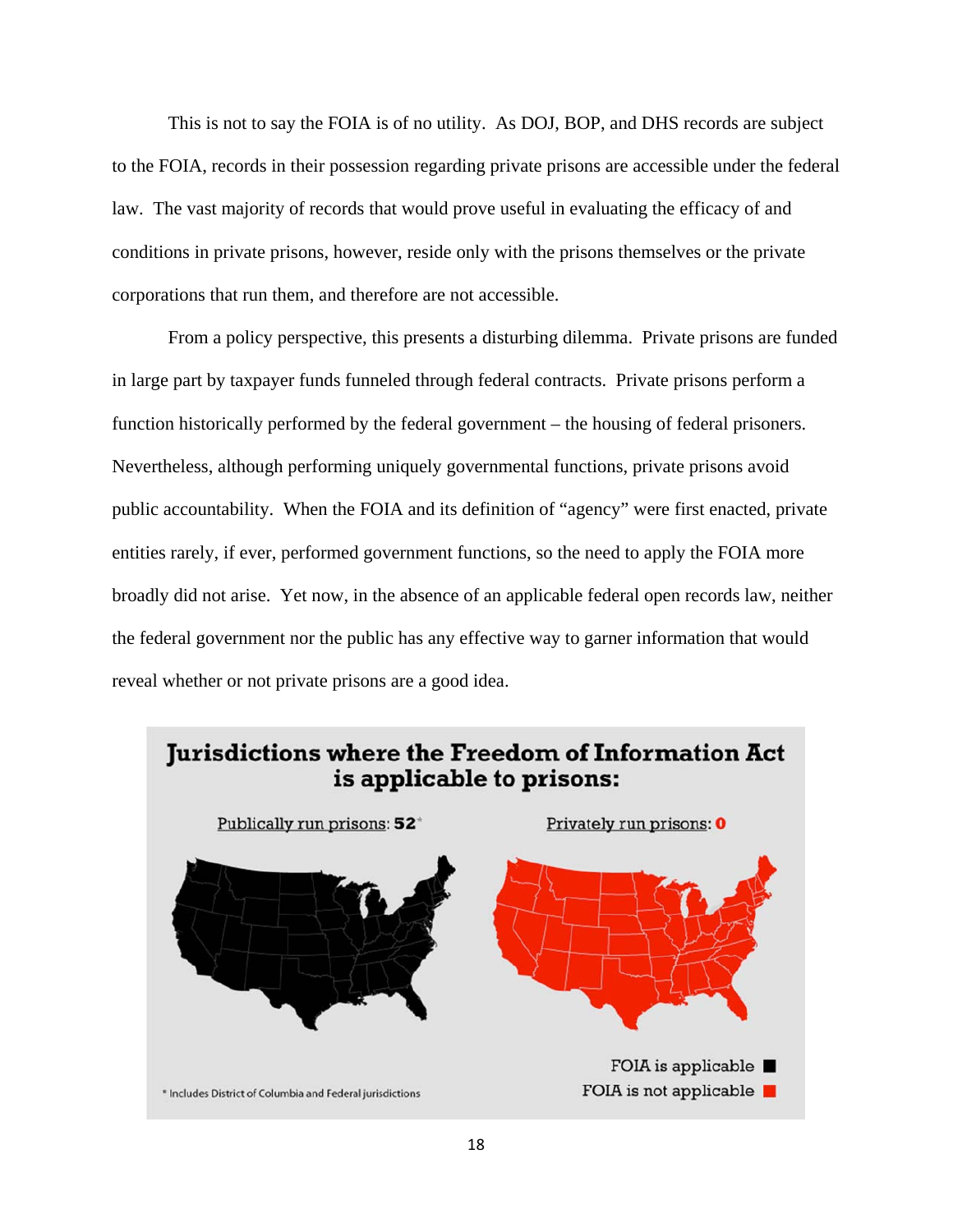To fill in this gap, legislation has been proposed to make private prisons subject to the FOIA. Since 2005, there have been five versions of the Private Prison Information Act introduced in Congress, most with bipartisan support.<sup>55</sup> The bill was last introduced in 2011, by Rep. Sheila Jackson Lee (D-TX). Under that proposal, all non-federal prisons or correctional facilities that incarcerate or detain federal prisoners pursuant to contracts or intergovernmental service agreements with the BOP, Immigration and Customs Enforcement, or any other federal agency would be subject to the FOIA to the same extent as a federal agency operating a federal prison or correctional facility. The 2011 bill defines a "non-federal facility" as either a privately owned prison or correctional facility, or a state or local prison, jail, or other correctional facility.56

This legislation has never been voted out of committee in the House of Representatives, and has been the target of heavy lobbying by the private prison industry.<sup>57</sup> The three organizations registered to lobby on this bill include CCA,<sup>58</sup> which has spent more than \$7 million lobbying against the various versions of the Private Prison Information Act introduced since 2007.<sup>59</sup> The legislation has not even been re-introduced during the 113th Congress.

 Each of the 50 states and the District of Columbia have their own open records law, independent of all other state open records laws and the federal FOIA. State departments of

<sup>55</sup> Press Release, Human Rights Defense Center, Organizations Urge U.S. Rep. Sheila Jackson Lee to Reintroduce Private Prison Information Act, December 19, 2012, *available at* http://privateprisoninformationactof2013. blogspot.com/.

<sup>56</sup> *Private Prison Information Act of 2011*, H.R. 74, 112th Congress, January 5, 2011.

<sup>57</sup> The Dirty Thirty. Those versions include H.R. 1806, S. 4031, H.R. 1889, H.R. 2450, and the most recent bill, H.R. 74. *See* Petrella, *Nation of Change*, Sept. 25, 2012.

<sup>58</sup> Open Secrets, Clients Lobbying On H.R. 74: Private Prison Information Act of 2011, *available at*  http://www.opensecrets.org/lobby/billsum.php?id=hr74-112. The other two organizations are the American Bar Association and the American Federation of State, County, and Municipal Employees. *Id.*

<sup>59</sup> The Dirty Thirty.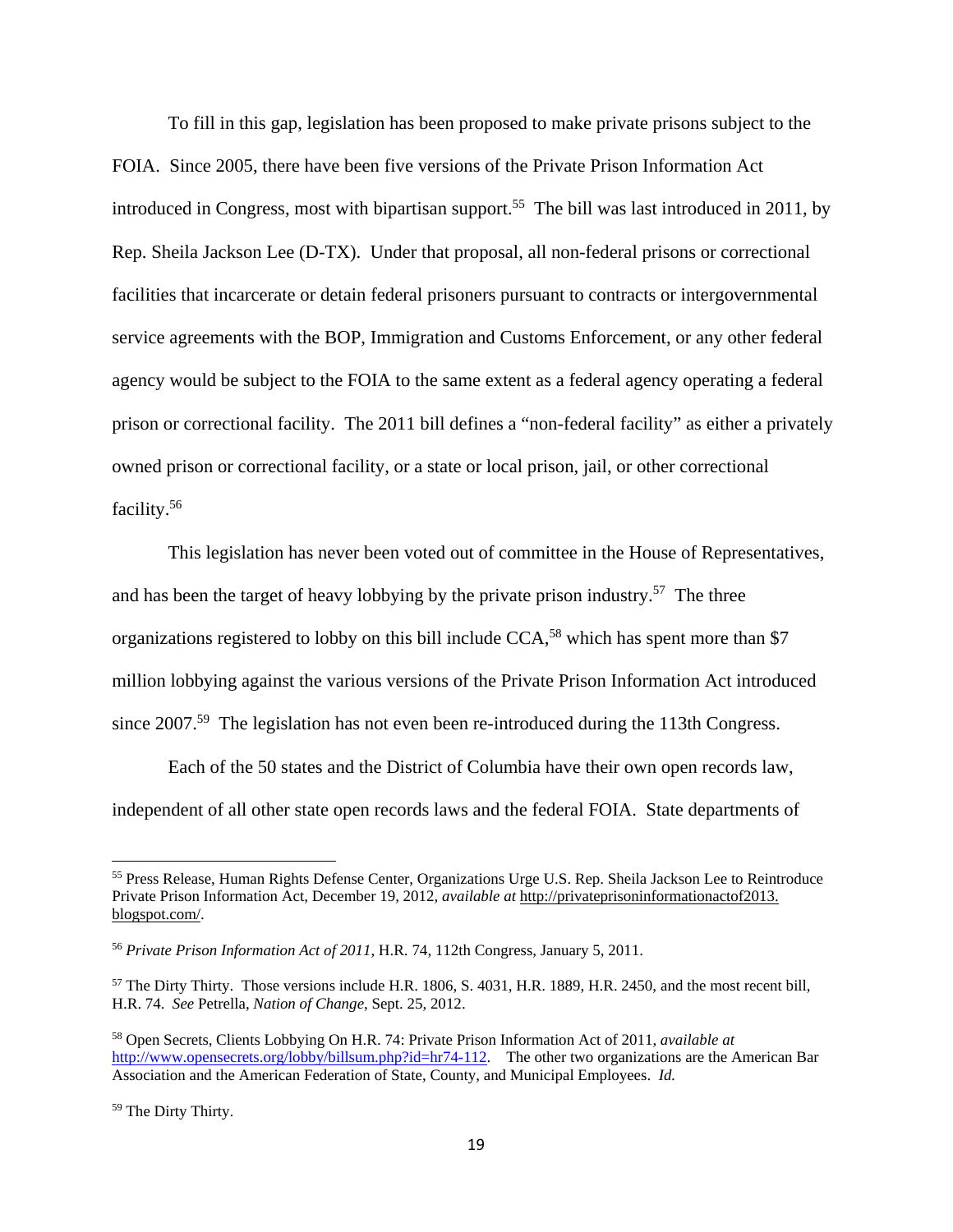corrections ("DOC") generally are subject to state open records laws, which can be used to request any records maintained by the state's DOC. Like the federal FOIA, however, with limited exceptions those private prisons that contract with the states are not subject to that state's open records law, and the only records pertaining to the private prisons that may become public are those reported to the state DOC or another state agency.

There have been legislative efforts to expand the reach of state laws to include private prisons, but none has succeeded to date. For example, Arizona State Representative Krysten Sinema introduced a bill in 2010, H.B. 2674, that would have required private prisons to make public information regarding their costs, staff, inmates, and operations – just as Arizona state operated prisons must do. The private prison industry successfully blocked this and related bills.<sup>60</sup> Lawsuits at the state level have sought to subject private prisons to state open records laws. So far, only the Tennessee appellate court has extended a state open records law to private prisons. As a result, the records of private prisons in nearly all states and the District of Columbia remain out of reach.

#### **Solutions**

There are legislative, administrative, and grass-roots solutions to the lack of transparency and accountability in private prisons.

#### *Legislative Solutions*

 Without question, transparency of private prisons would be increased exponentially by enactment of a statute like the Private Prison Information Act, and similar state legislation, to make records at private prisons subject to the same disclosure requirements as are the records at publicly run prisons. There are numerous obstacles to overcome, however. The bill has not been

<sup>60</sup> Press Release, Arizona House Democrats, GOP Lets Special Interest Friends Make Decisions, Money on Major Ariz. Issues, October 28, 2010, *available at* http://www.azhousedemocrats.com/2010\_10\_01\_archive.html.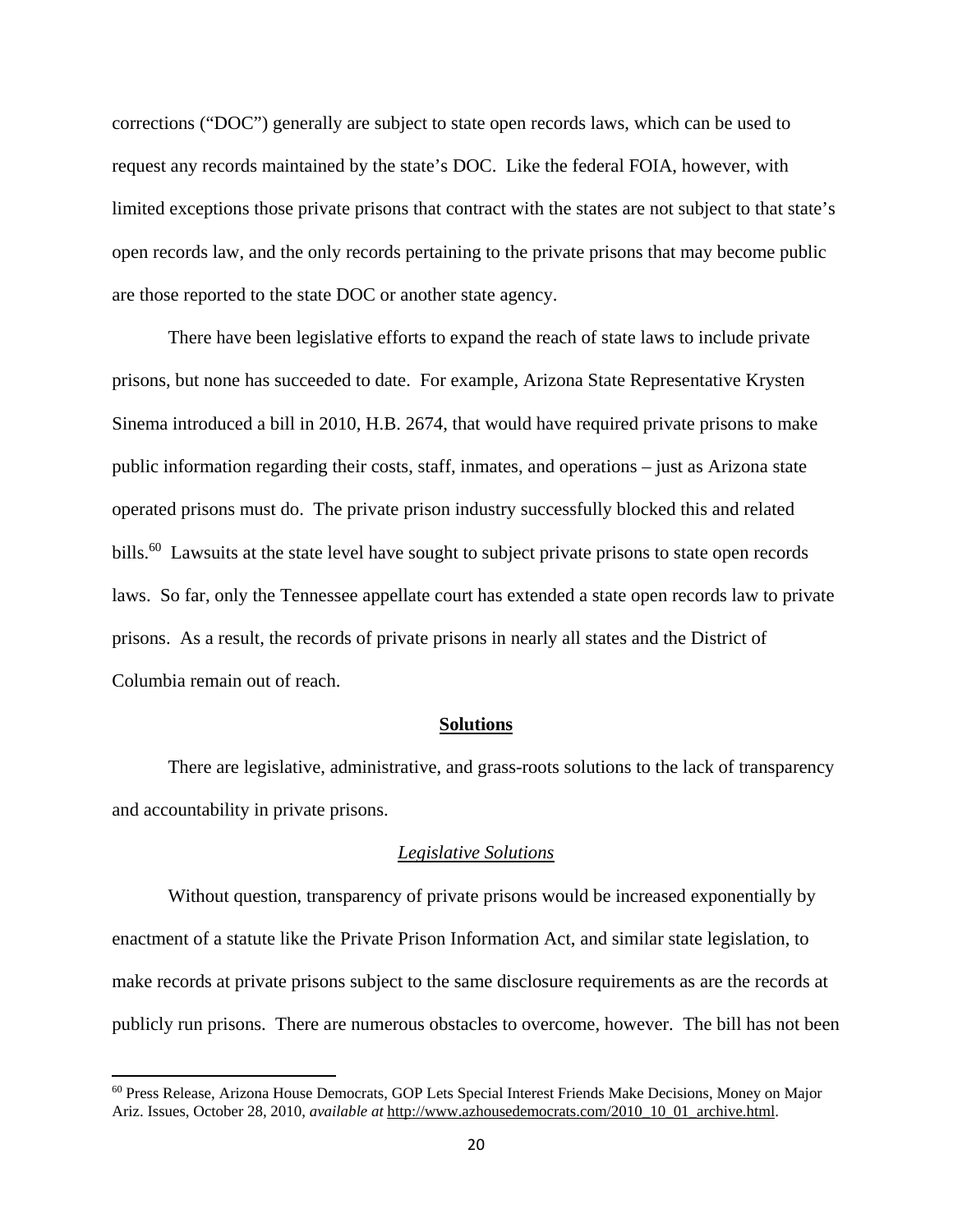introduced in the 113th Congress, had only one co-sponsor in the 112th Congress, and does not appear to have companion legislation in the Senate. Moreover, to date, the private prison industry has fought this law and likely will continue to do so. As a result, it is imperative to secure co-sponsors, particularly representatives on the relevant committees, such as Judiciary and Government Reform. Reaching out to leading Republicans in the House and members of both parties in the Senate also will be especially important.

 Moreover, in this era of fiscal austerity, bill supporters should focus on the significant sums of money the federal government pays to the private prison industry to perform a historically governmental function, the complete lack of accountability for how that money is being spent, and whether private prisons are, in fact, a good investment. Questions must also be raised regarding why the major players in the private prison industry, including CCA and the GEO Group, are fighting so hard to defeat this legislation and what they are trying to hide.

 Although the federal government spends billions of dollars each year on private prisons, there have been no oversight hearings on this issue. Hearings with witnesses from GAO and groups that attempt to monitor private prisons could establish a factual record for the value of the missing data, highlight the gross disparity in publicly available data between federally and privately run prisons, and help pave the way for legislation.

 Legislative fixes other than amendment of the FOIA should also be considered that require prisons to provide more information to the agencies with which prisons contract – DOJ and DHS – and mandate the agencies issue reports compiling this data. For example, requiring private prisons to provide the information sought by the GAO in 2007 for accurate cost comparisons between private and public prisons would be logical, and clarify the cost effectiveness of these institutions. Congress could mandate any contract between a federal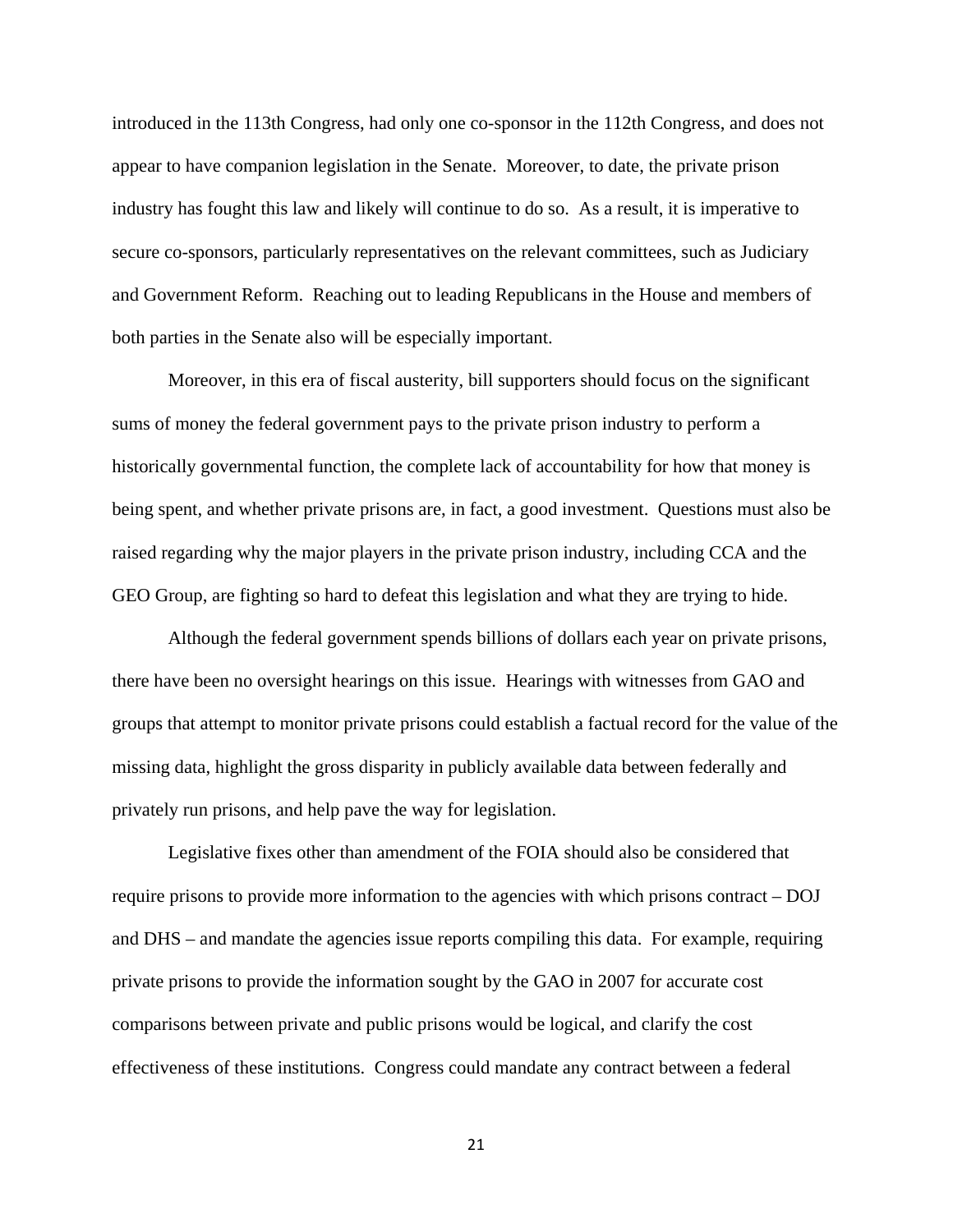agency and a private prison concerning the housing of federal prisoners or detainees include reporting on issues ranging from staffing ratios, staff training, prison conditions, illness and death of inmates, dollars spent per inmate, and other important information. For state-run contract prisons, conditions could be placed on federal funds to the states requiring this kind of disclosure. Beyond amending the FOIA, legislation could also mandate disclosure of all records held by private prisons and the corporations that run them with the exception of, *inter alia*: (1) personal information related to prison staff; (2) records that, if disclosed would present a legitimate security or public safety risk; (3) staff and prisoner medical records, with the exception of aggregate statistical data; and (4) records related to ongoing internal affairs investigations until the investigation concludes.

Congress also could authorize BJS to collect data from private prisons, making it clear the private prison industry has a corresponding duty to satisfy any data request from BJS, and could include additional information gathering and reporting requirements in either the annual Criminal Justice appropriations bills or other new affirmative legislation. By conditioning the receipt of federal dollars on the provision of data bearing on how federal dollars are spent, Congress could bring a greater level of transparency to private prisons.

#### *Congressional Oversight*

 Members of Congress often use oversight as a means to develop the record to support legislation, as well as to release information to the public. A congressional committee often will send questionnaires and interrogatories to organizations under investigation, and require witnesses to testify under oath and then respond in writing to unanswered questions. This could be an effective method of obtaining greater information on the operation of private prisons, and provide additional pressure for increased transparency.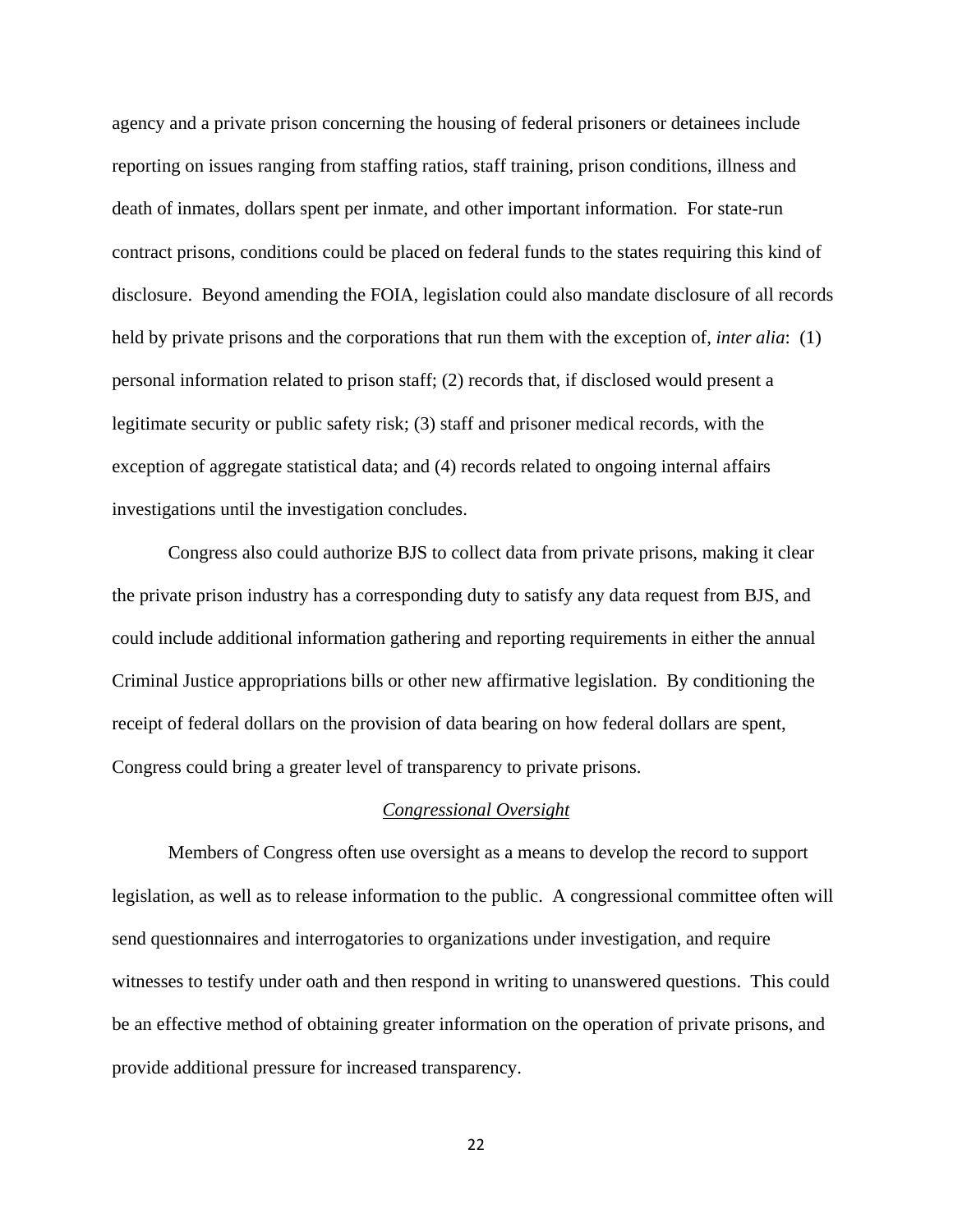Further, members of Congress often send letters to federal agencies on topics of interest. Certain members could solicit the views of BOP, DOJ, and DHS on the limits on their authority to gather information and the information they believe should be supplied by such prisons.

# *Investigations And Studies*

 Federal government agencies can and should conduct intensive investigations of private prisons and their uses by federal agencies. The GAO, which has in the past attempted to study private prisons, should continue to examine their use and cost effectiveness by not only BOP, but also ICE, which tripled its reliance on private prisons between 1996 and 2011.<sup>61</sup>

 The Offices of Inspector Generals (OIG) at DOJ and DHS should investigate issues involving private prisons. DOJ's OIG has done this in the past,  $62$  but has not published any reports on private prison issues since 2001. DHS's OIG does not appear to have been conducted any investigations. OIG investigations spotlight issues both within and outside agencies, and OIGs clearly have jurisdiction to investigate how contracts the agency has entered with private entities are being implemented. OIG investigations into private prison contracts would assist the public to learn about the operations of private prisons, likely leading to decreased abuses at these facilities.

Other legislative support agencies, such as the Congressional Research Service, and semi-private entities, such as the Administrative Conference of the United States and the

<sup>61</sup> Detention Watch Network, *The Influence of the Private Prison Industry in the Immigration Detention Business*, May 2011, *available at* https://afsc.org/sites/afsc.civicactions.net/files/documents/PrivatePrisonPDF-FINAL205-11- 11.pdf.

<sup>62</sup> U.S. Department of Justice, Office of Inspector General, *The Department Of Justice's Reliance On Private Contractors For Prison Services*, Audit Report 01-16, July 2001, *available at* http://www.justice.gov/oig/reports /plus/a0116/final.pdf.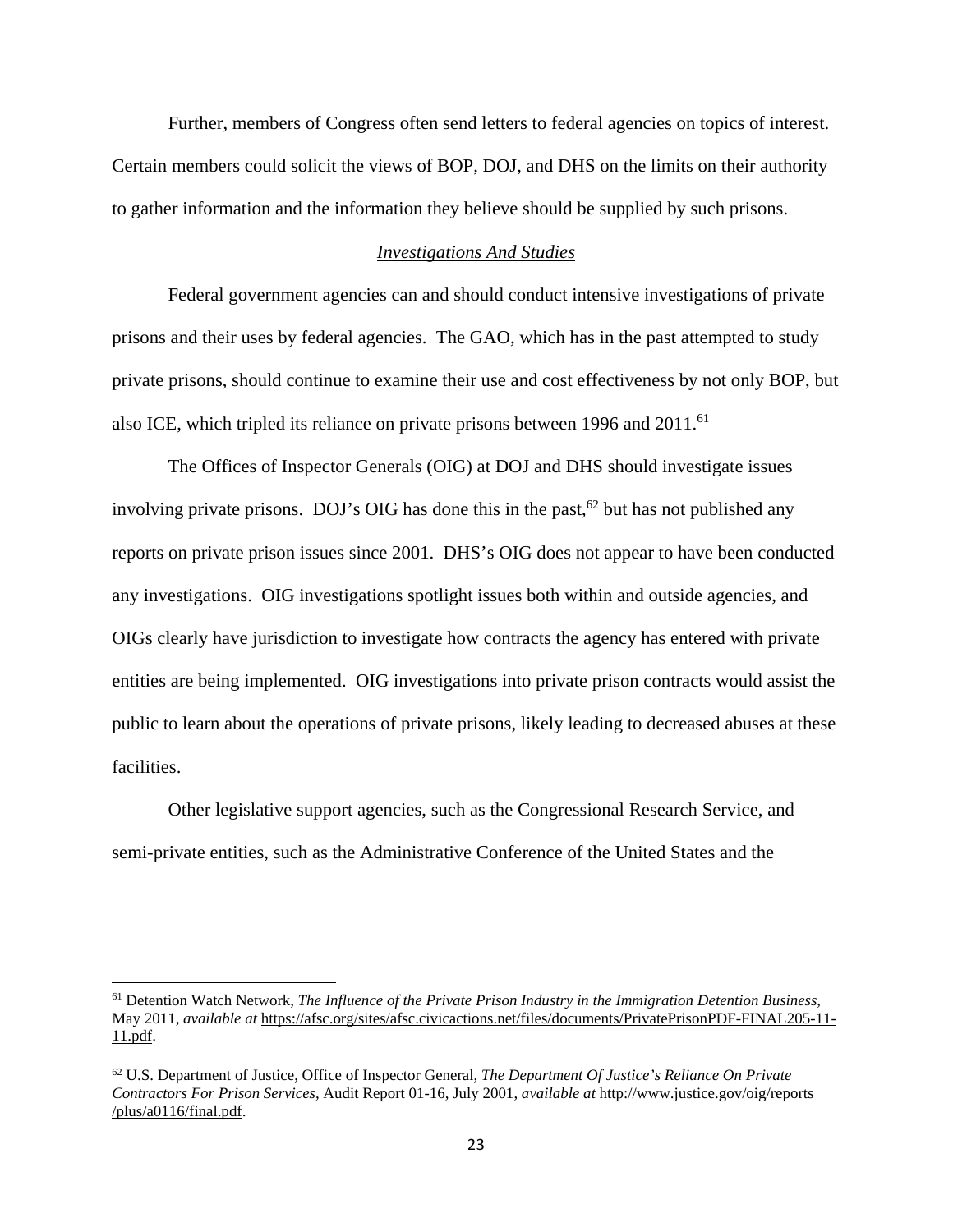National Academy of Public Administration, could conduct further research and investigations, with the 2007 GAO report as a starting point.

# *Grass Roots Efforts*

 To date, public interest organizations and other groups have not done enough to use the tools they possess to shine a light on private prisons. This is not to say they have ignored the problems of private prisons. The ACLU has written extensively on the abuses in private prisons, and *Prison Legal News* and its associate editor, Alex Friedmann, have fought hard for greater transparency in the private prison systems and litigated in efforts to extend state information laws to private prisons. While there have been many reports on the private prison industry, there has been very little use of the Freedom of Information Act to access at least the records BOP and ICE have concerning private prisons. This data clearly has limits but, as discussed, it may shed at least some light on the private prison industry. Potentially available information includes contracts these agencies have with the private prisons, communications with the private prisons, and reports and other items submitted to the federal agencies by the private prisons and their corporate parents.

 Just as importantly, information requests must be initiated at the state level. The federal FOIA provides an exemption for much of the information in proposals submitted for contracts, protecting from compelled disclosure "trade secrets and commercial or financial information obtained from a person [that is] privileged or confidential."63 Courts have construed the term "commercial or financial information" very broadly as including information relating to business or trade and covering records in which the submitter has a commercial interest. Pricing

 $63$  5 U.S.C. §552(b)(4).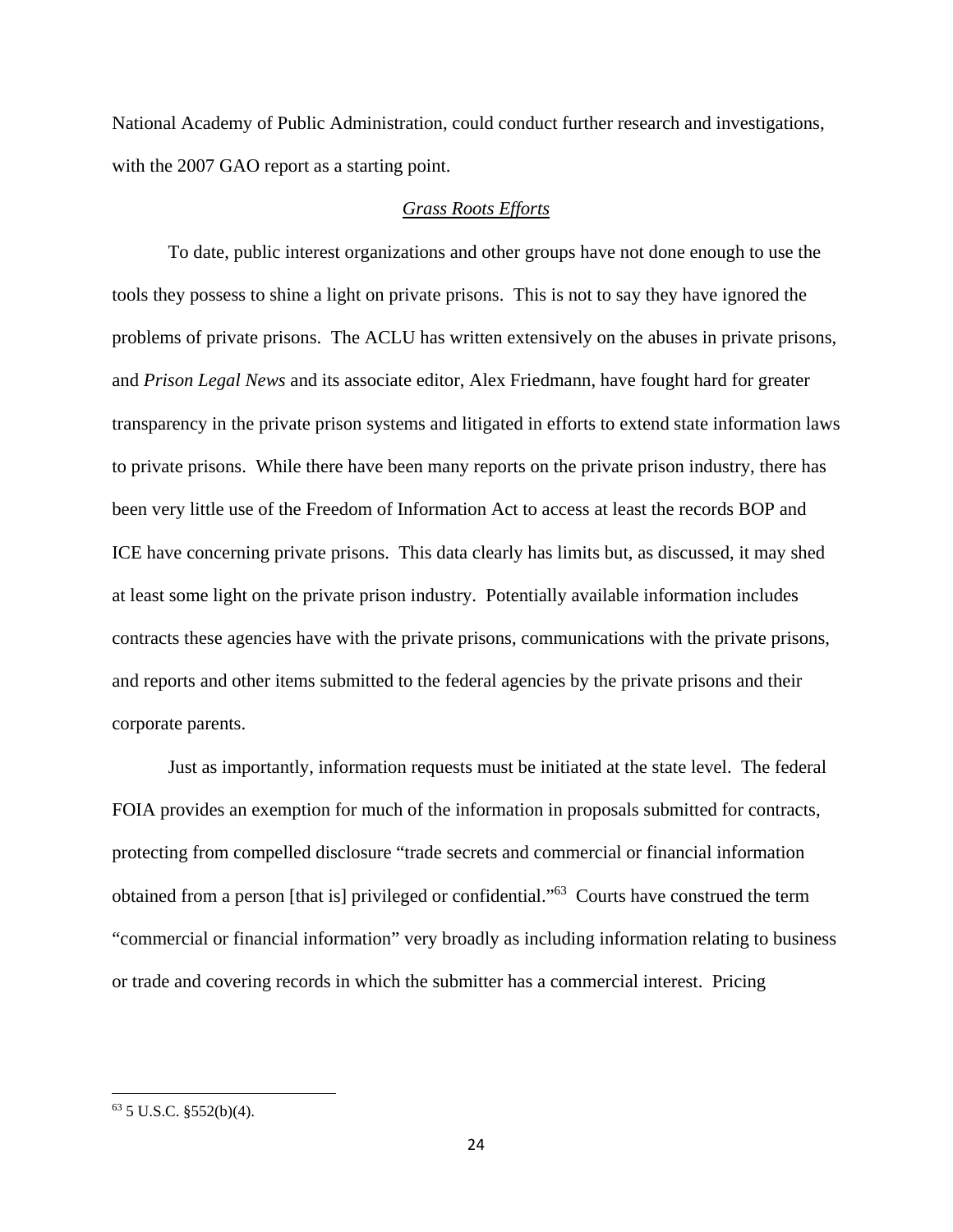information contained in bids typically also is covered. By contrast, many state open records laws do not protect this kind of information from disclosure.

 Other ways to continue drawing attention to the issues include shareholder proposals to impose disclosure on private prisons, publicizing the role of members of the boards of private prison companies in working to help private prisons evade accountability – such as Sen. DeConcini and Mr. Marshall – and tracking more closely the activities of lobbyists for private prisons, and making that information publicly available on an ongoing basis.

#### **Conclusion**

 While detention facilities have long been one of the realities of our society, the relatively recent trend of contracting out to private companies the responsibility to run these facilities has created an entire industry, eager to take advantage of the billions of dollars of federal funds available through government contracts to run these private prisons.

 Unfortunately, with this move toward private prison facilities, transparency and public accountability have suffered. As private companies more and more frequently bear the responsibility for prisoners convicted under federal, state, and local laws, information about how their facilities are run and how federal dollars are being spent is hidden while the same information is publicly available for government run prisons. Legislative efforts to expand the reach of the FOIA to sweep in private prisons have been met by resistance from private prison companies and their allies.

 The lack of public information is clearly detrimental. It is impossible to determine if private prisons are actually more economically efficient than government run prison facilities. Thus, it is impossible to test or verify the fundamental argument in favor of private prisons.